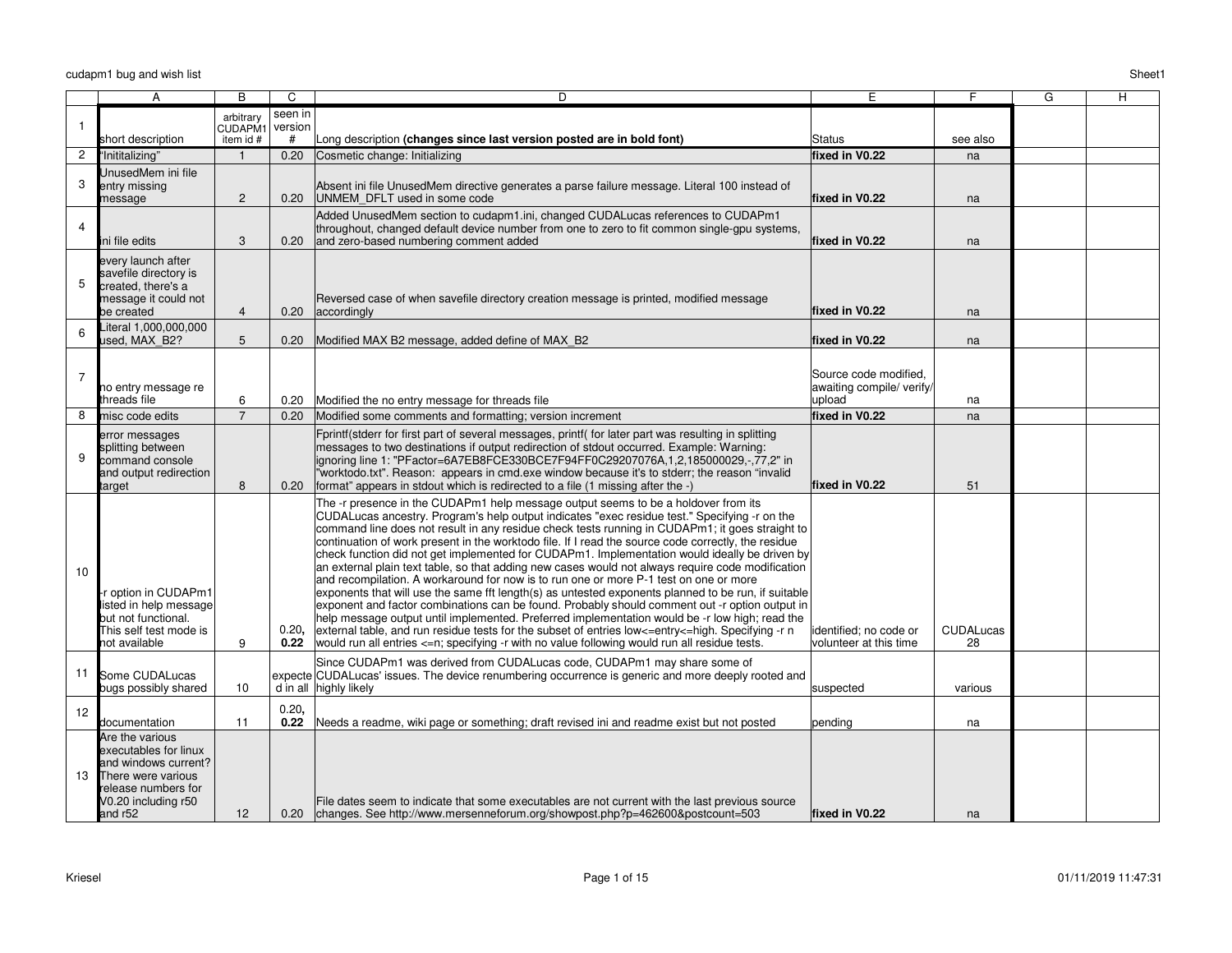|    | A                                    | B  | C             | D                                                                                                                                                                                                                                                                                                                                                                                                                                                                                                                                                                                                                                                                                                                                                                                                                                                                                                                                                                                                                                                                                                                                                                                                                                                                                                                                                                                                                                                                                                                                                                                                                                                                                                                                                            | E                                                                                                                                                                                                       | F.                            | G | H |
|----|--------------------------------------|----|---------------|--------------------------------------------------------------------------------------------------------------------------------------------------------------------------------------------------------------------------------------------------------------------------------------------------------------------------------------------------------------------------------------------------------------------------------------------------------------------------------------------------------------------------------------------------------------------------------------------------------------------------------------------------------------------------------------------------------------------------------------------------------------------------------------------------------------------------------------------------------------------------------------------------------------------------------------------------------------------------------------------------------------------------------------------------------------------------------------------------------------------------------------------------------------------------------------------------------------------------------------------------------------------------------------------------------------------------------------------------------------------------------------------------------------------------------------------------------------------------------------------------------------------------------------------------------------------------------------------------------------------------------------------------------------------------------------------------------------------------------------------------------------|---------------------------------------------------------------------------------------------------------------------------------------------------------------------------------------------------------|-------------------------------|---|---|
| 14 |                                      |    | 0.20,         | There are various elapsed time estimates, and total time estimates, but no actual date/time                                                                                                                                                                                                                                                                                                                                                                                                                                                                                                                                                                                                                                                                                                                                                                                                                                                                                                                                                                                                                                                                                                                                                                                                                                                                                                                                                                                                                                                                                                                                                                                                                                                                  |                                                                                                                                                                                                         | 74:<br><b>CUDALucas</b>       |   |   |
|    | No date/time stamps;<br>acd time     | 13 | 0.22          | stamps in output. It's unclear if gcd time is included in stage estimated total time, or how long the lidentified; no code or<br>gcds take                                                                                                                                                                                                                                                                                                                                                                                                                                                                                                                                                                                                                                                                                                                                                                                                                                                                                                                                                                                                                                                                                                                                                                                                                                                                                                                                                                                                                                                                                                                                                                                                                   | volunteer at this time                                                                                                                                                                                  | 33                            |   |   |
| 15 | logging of stdout,<br>stderr to file | 14 | 0.20,<br>0.22 | Planned feature addition, an -o flag to control output to screen and log. Stdout can be duplicated<br>to log, switched to log, suppressed (default is stdout to console, status quo) Stderr can be<br>duplicated to log but not suppressed or switched. Workaround is redirection, or tee (native to<br>linux, part of Windows Powershell)                                                                                                                                                                                                                                                                                                                                                                                                                                                                                                                                                                                                                                                                                                                                                                                                                                                                                                                                                                                                                                                                                                                                                                                                                                                                                                                                                                                                                   | in development,<br>beginnings of partial<br>code draft exists.<br>Needs ini file and<br>command line<br>extension, global trivial<br>rewrite of printf and<br>fprintf calls, then<br>compile/debug/test | <b>CUDALucas</b><br>19        |   |   |
| 16 |                                      |    |               | Unknown program error or hardware error initiates repeating 0x00 residues. (Perhaps a failed<br>memory copy.) Program carries this to completion. Of four occurrences known, 3 occurred in<br>stage 1 and one is uncertain. The end result is a normal looking entry in the results file no factor<br>found. Observed to start midstream in a run, following a slightly larger exponent that completed<br>successfully. CUDA reports 1429M of 1536M GPU memory free.<br>Using threads: norm1 128, mult 64, norm2 32.<br>Using up to 1232M GPU memory.<br>Selected B1=2145000, B2=13942500, 4.6% chance of finding a factor<br>Using $B1 = 2145000$ from savefile.<br>Continuing stage 1 from a partial result of M249500221 fft length = 14336K, iteration = 2050001<br>Iteration 2100000 M249500221, 0xb81566f6b7207983, n = 14336K, CUDAPm1 v0.20 err =<br>0.14063 (22:30 real, 26.9995 ms/iter, ETA 7:27:50)<br>Iteration 2150000 M249500221, 0x0000000000000000, n = 14336K, CUDAPm1 v0.20 err =<br>0.13281 (22:22 real, 26.8399 ms/iter, ETA 7:02:49)<br> Iteration 2200000 M249500221, 0x0000000000000000, n = 14336K, CUDAPm1 v0.20 err =<br>0.11289 (22:21 real, 26.8282 ms/iter, ETA 6:40:17)<br> Iteration 2250000 M249500221, 0x0000000000000000, n = 14336K, CUDAPm1 v0.20 err =<br>0.09596 (22:23 real, 26.8743 ms/iter, ETA 6:18:34)<br>SIGINT caught, writing checkpoint.<br>continued into stage 2<br>Processing 180 - 180 of 480 relative primes.<br>Inititalizing pass done. transforms: 251, err = 0.00000, (3.60 real, 14.3510 ms/tran, ETA<br>16:21:38)<br>SIGINT caught, writing checkpoint.<br>Transforms: 8760 M249500221, 0x0000000000000000, n = 14336K, CUDAPm1 v0.20 err =<br>0.00000 (2:03 real, 14.0203 ms/tran, ETA 16:19:13) | bad residues check                                                                                                                                                                                      |                               |   |   |
|    | Repeating-zero<br>residue issue      | 15 | 0.20          | Proposed treatment is to detect at or just prior to checkpoint or save file write, revert to most<br>recent believed-good save file or checkpoint, retry a limited number of times.                                                                                                                                                                                                                                                                                                                                                                                                                                                                                                                                                                                                                                                                                                                                                                                                                                                                                                                                                                                                                                                                                                                                                                                                                                                                                                                                                                                                                                                                                                                                                                          | implemented in v0.22;<br>test it                                                                                                                                                                        | 15: 70:<br><b>CUDALucas 4</b> |   |   |
| 17 | invalid threadbench<br>timings       | 16 | 0.20          | Certain threads counts on certain gpu models, or CUDA level & fft length & gpu combinations<br>result in wrong execution and anomalously fast benchmarks that then cause the malfunctioning<br>values to be selected for future use. the only lower bound currently on iteration timings in case of<br>a malfunction is 0.0f. A lower bound computed as a fraction of the average of all timings above a<br>lower fft length cutoff can be used to validate execution of individual thread combinations of a<br>given fft length above the cutoff length.                                                                                                                                                                                                                                                                                                                                                                                                                                                                                                                                                                                                                                                                                                                                                                                                                                                                                                                                                                                                                                                                                                                                                                                                    | test for anomalously<br>fast threadbench<br>timings implemented<br>in v0.22; test it                                                                                                                    | part of<br><b>CUDALucas 2</b> |   |   |
| 18 | invalid fftbench<br>timings          | 17 | 0.20          | Certain CUDA level & fft length & gpu combinations result in wrong execution and anomalously<br>fast benchmarks that then cause the malfunctioning values to be selected for future use, the only<br>lower bound currently on iteration timings in case of a malfunction is 0.0f. A lower bound<br>computed as a fraction of the average of (each timing above a lower fft length cutoff divided by its test for anomalously<br>fft length) can be used to validate execution of a given fft length above the lower fft length cutoff.<br>Invalidated lengths can be suppressed from the output fft file and prevented from removing other <b>limplemented in v0.22;</b><br>shorter fft lengths from consideration.                                                                                                                                                                                                                                                                                                                                                                                                                                                                                                                                                                                                                                                                                                                                                                                                                                                                                                                                                                                                                                          | fast fftbench timings<br>ltest it                                                                                                                                                                       | part of<br><b>CUDALucas 2</b> |   |   |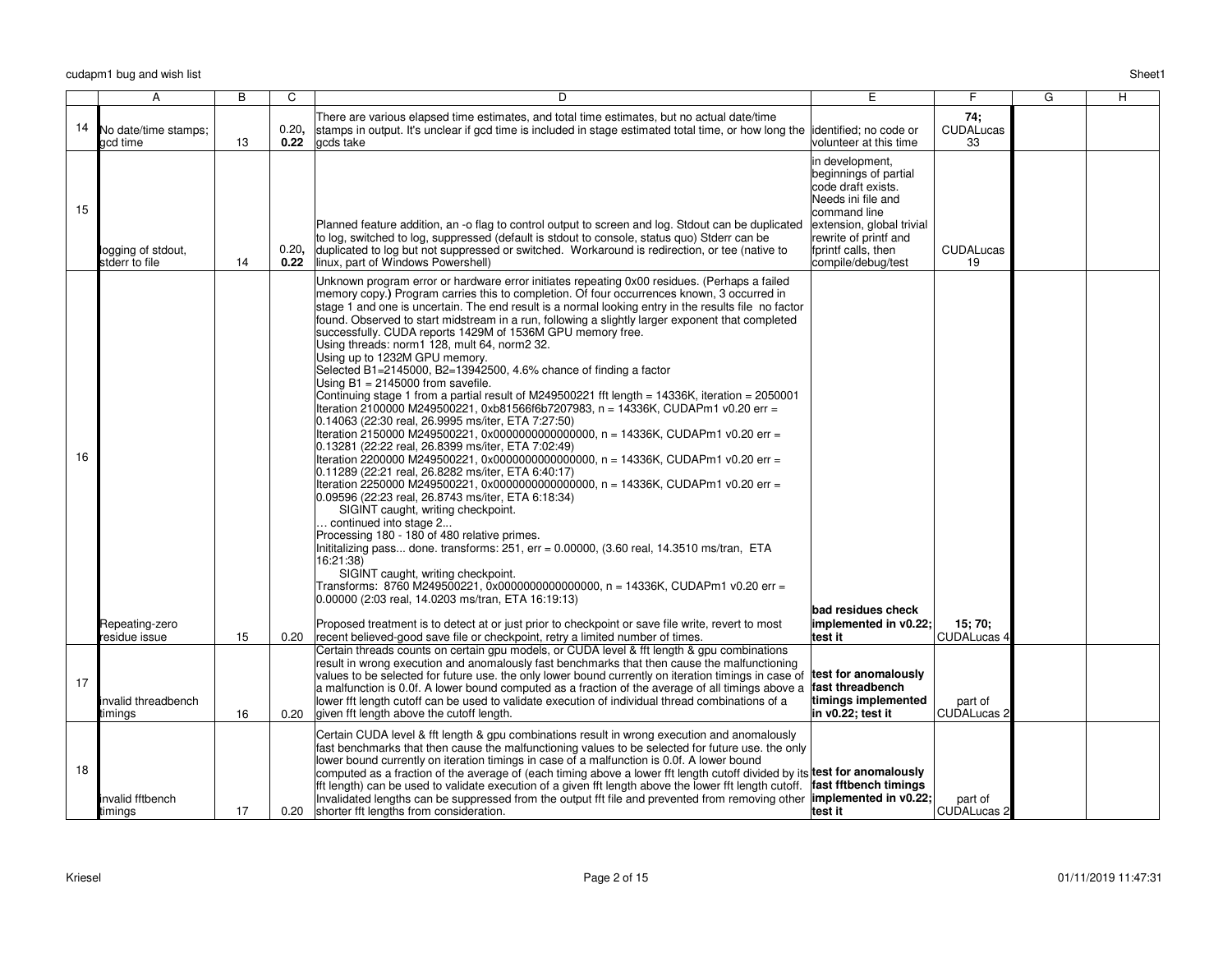|    | A                                                                                     | B  | C    | D                                                                                                                                                                                                                                                                                                                                                                                                                                                                                                                                                                                                                                                                                                                                                                                                                                                                                                                                                                                                                                                                                                                                                                                                                                                                                                                                                                                                                                                           | Ē                                                      | F.                            | $\overline{G}$ | H |
|----|---------------------------------------------------------------------------------------|----|------|-------------------------------------------------------------------------------------------------------------------------------------------------------------------------------------------------------------------------------------------------------------------------------------------------------------------------------------------------------------------------------------------------------------------------------------------------------------------------------------------------------------------------------------------------------------------------------------------------------------------------------------------------------------------------------------------------------------------------------------------------------------------------------------------------------------------------------------------------------------------------------------------------------------------------------------------------------------------------------------------------------------------------------------------------------------------------------------------------------------------------------------------------------------------------------------------------------------------------------------------------------------------------------------------------------------------------------------------------------------------------------------------------------------------------------------------------------------|--------------------------------------------------------|-------------------------------|----------------|---|
| 19 | autoselect picks b1=0<br>b2=0 which produces<br>a run with repeating<br>residues 0x01 | 18 | 0.20 | Some exponents lead to autoselection of B1=0, B2=0. Two cases have been identified; smallish<br>mersenne prime exponents, and composite exponents. The program computes stage one with a<br>repeating residue value of 0x01. It does not warn or error. The end result is a normal looking<br>entry in the results file no factor found. A preferable implementation if some exponents are being<br>excluded intentionally from the full computation is to produce a message about their exclusion<br>and why, and skip the computation. CUDA reports 1434M of 1536M GPU memory free.<br>Index 2<br>No entry for fft = 8k found. Using default thread sizes.<br>For optimal thread selection, please run<br>./CUDAPm1 -cufftbench 8 8 r<br>for some small $r, 0 < r < 6$ e.g.<br>Using threads: norm1 512, mult 128, norm2 128.<br>Using up to 1334M GPU memory.<br>Selected B1=0, B2=0, 0% chance of finding a factor<br>Starting stage 1 P-1, M86243, B1 = 0, B2 = 0, fft length = $8K$<br>Doing 18 iterations<br>Running careful round off test for 1000 iterations. If average error > 0.25, the test will restart with<br>a longer FFT.<br>Iteration 1000, average error = $0.00000 \le 0.25$ (max error = $0.00000$ ), continuing test.<br>M86243, 0x0000000000000001, n = 8K, CUDAPm1 v0.20<br>Stage 1 complete, estimated total time $= 0.00$<br>Starting stage 1 gcd.<br>M86243 Stage 1 found no factor (P-1, B1=0, B2=0, e=0, n=8K CUDAPm1 v0.20) | bad residues check<br>implemented in v0.22;<br>test it | 15;70                         |                |   |
| 20 | fft length table is from<br>atx570                                                    | 19 | 0.20 | Other tables may be suitable for other gpu models. Feature request, ability to load the table from<br>a file. File could be switched out for differing gpu models to optimize for each. int init_ffts()<br>#define COUNT 160<br>int default_mult[COUNT] = $\frac{1}{1}$ //this batch from GTX570 timings<br>8, 10, 14, 16, 18, 20, 32, 36,<br>2.<br>42.<br>50, 56, 60, 64, 70, 80, 84, 96, 112,<br>48.<br>120, 126, 128, 144, 160, 162, 168, 180, 192, 224,<br>256, 288, 320, 324, 336, 360, 384, 392, 400, 448,<br>512, 576, 640, 648, 672, 720, 768, 784, 800, 864,<br>896, 900, 1024, 1152, 1176, 1280, 1296, 1344, 1440, 1568,<br>1600, 1728, 1792, 2048, 2160, 2304, 2352, 2592, 2688, 2880,<br>3024, 3136, 3200, 3584, 3600, 4096, 4320, 4608, 4704, 5120,<br>5184, 5600, 5760, 6048, 6144, 6272, 6400, 6480, 7168, 7200,<br>7776, 8064, 8192, 8640, 9216, 9408, 10240, 10368, 10584, 10800,<br>11200, 11520, 12096, 12288, 12544, 12960, 13824, 14336, 14400, 16384,<br>17496, 18144, 19208, 19600, 20000, 20250, 21952, 23328, 23814, 24300,<br>24500, 25088, 25600, 26244, 27000, 27216, 28000, 28672, 31104, 31250,<br>32000, 32400, 32768, 33614, 34992, 36000, 36288, 38416, 39200, 39366,<br>40500, 41472, 42336, 43200, 43904, 47628, 49000, 50000, 50176, 51200,<br>52488, 54432, 55296, 56000, 57344, 60750, 62500, 64000, 64800, 65536 };                                                                                                  |                                                        | na                            |                |   |
| 21 | B1 extension                                                                          | 20 | 0.20 | There's a branch to "stage 3" which is a placeholder for where B1 extension code would go.<br>Raising B1 would involve checking for and potentially raising powers of primes below old B1, and<br>multiplying by suitable powers of primes between old B1 and extended B1(mod the Mp).                                                                                                                                                                                                                                                                                                                                                                                                                                                                                                                                                                                                                                                                                                                                                                                                                                                                                                                                                                                                                                                                                                                                                                      |                                                        | na                            |                |   |
| 22 | "UID:username/syste<br>mid-gpuid, "                                                   | 21 | 0.20 | Support prefacing results lines with UID: <username>(/<compname>), e.g.: UID:<br/>JamesHeinrich/GTX1080, <result as="" here="" line="" normal=""> see<br/>http://www.mersenneforum.org/showpost.php?p=461411&amp;postcount=3</result></compname></username>                                                                                                                                                                                                                                                                                                                                                                                                                                                                                                                                                                                                                                                                                                                                                                                                                                                                                                                                                                                                                                                                                                                                                                                                 | conceptual                                             | 74;<br><b>CUDALucas</b><br>32 |                |   |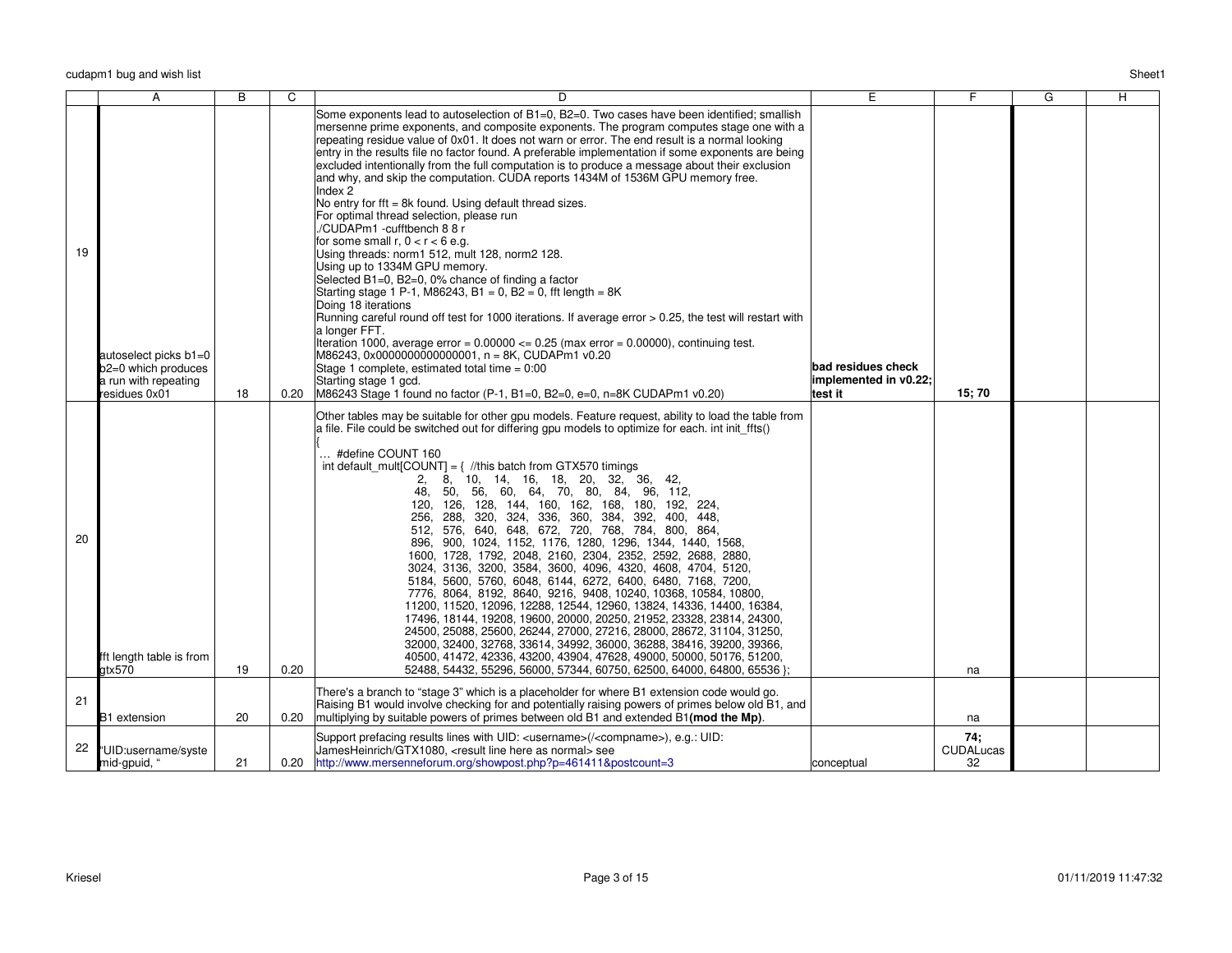|    | Α                                                                                                           | B  | C    | D                                                                                                                                                                                                                                                                                                                                                                                                                                                                                                                                                                                                                                                                                                                                                                                                                                                                                                                                                                                                                                                                                                                                                                                                                                                                                                                                                                                                                                                               | E                                                                           | F                      | G | н |
|----|-------------------------------------------------------------------------------------------------------------|----|------|-----------------------------------------------------------------------------------------------------------------------------------------------------------------------------------------------------------------------------------------------------------------------------------------------------------------------------------------------------------------------------------------------------------------------------------------------------------------------------------------------------------------------------------------------------------------------------------------------------------------------------------------------------------------------------------------------------------------------------------------------------------------------------------------------------------------------------------------------------------------------------------------------------------------------------------------------------------------------------------------------------------------------------------------------------------------------------------------------------------------------------------------------------------------------------------------------------------------------------------------------------------------------------------------------------------------------------------------------------------------------------------------------------------------------------------------------------------------|-----------------------------------------------------------------------------|------------------------|---|---|
| 23 | savefile naming with<br>previous save's<br>residue value in name                                            | 22 | 0.20 | First savefile of a run is S81328579.50001txt, writing checkpoints at 50000 intervals. Second is<br>s81328579.100001.9519ada275083227.txt, third is s81328579.150001.3b78a68dbb318e75.txt,<br>fourth s81328579.200001.eca5c42ceeadae9e.txt etc console output corresponding to these is<br>Iteration 50000 M81328579, 0x9519ada275083227, n = 4608K, CUDAPm1 v0.20 err = 0.09863<br>(8:25 real, 10.1038 ms/iter, ETA 2:48:57)<br>lteration 100000 M81328579, 0x3b78a68dbb318e75, n = 4608K, CUDAPm1 v0.20 err = 0.09814<br>(8:19 real, 9.9766 ms/iter, ETA 2:38:31)<br>Iteration 150000 M81328579, 0xeca5c42ceeadae9e, n = 4608K, CUDAPm1 v0.20 err = 0.10352<br>(8:19 real, 9.9774 ms/iter, ETA 2:30:13)<br>Iteration 200000 M81328579, 0x04bb5c6a41d55bcd, n = 4608K, CUDAPm1 v0.20 err = 0.10156<br>(8:15 real, 9.8952 ms/iter, ETA 2:20:44)<br>A comparison shows the residue is missing on the 50000 and its residue is used in the name of<br>the 1000000 instead, and following ones follow this off-by-one pattern. this could conceivably be<br>intended behavior, tagging the successive savefile with the residue from which it was begun,<br>however, the first produced of each run is missing the residue tag. It would seem more clear to<br>tag with the residue of the file contents being saved, simplifying the logic of what savefile to<br>attempt a resume from. See http://www.mersenneforum.org/showpost.php?<br>p=358176&postcount=392 |                                                                             | na                     |   |   |
| 24 | echo the worktodo<br>line or command line<br>inputs to console/log                                          | 23 | 0.20 | Echo the worktodo line content or content of command line parameters concerning the exponent<br>to console and if applicable to log, so that after the console session scrolls or the worktodo line is<br>removed, there is still a record of the parameters used for the exponent, such as B1, B2 values, #<br>of LL tests that would be saved by finding a factor, etc.                                                                                                                                                                                                                                                                                                                                                                                                                                                                                                                                                                                                                                                                                                                                                                                                                                                                                                                                                                                                                                                                                       | conceptual                                                                  | <b>CUDALucas</b><br>34 |   |   |
| 25 | retry rather than halt<br>on round off >0.4                                                                 | 24 | 0.20 | Current behavior is if round off error observed is >0.4, the program prints the error and halts:<br>$err = 0.5 >= 0.40$ , quitting.<br>Frequently a restart produces a lower, acceptable error level and computation can continue.<br>Unattended sessions that halt cause loss of throughput. Batch wrappers can reduce that but it<br>makes screen and log clutter and overhead for restart. A resetting retry counter with a small limit,<br>say 3, perhaps with a brief time delay of several seconds between retries is proposed.                                                                                                                                                                                                                                                                                                                                                                                                                                                                                                                                                                                                                                                                                                                                                                                                                                                                                                                           | conceptual                                                                  | <b>CUDALucas</b><br>35 |   |   |
| 26 | simplify resume from<br>save file                                                                           | 25 | 0.20 | A command line option to resume from a specific interim save file: check for seemingly valid<br>residue in filename, rename suspected bad checkpoint files, copy save file to the appropriate<br>filename in working directory, resume                                                                                                                                                                                                                                                                                                                                                                                                                                                                                                                                                                                                                                                                                                                                                                                                                                                                                                                                                                                                                                                                                                                                                                                                                          | conceptual                                                                  | <b>CUDALucas</b><br>36 |   |   |
| 27 | device confirmation                                                                                         | 26 | 0.2  | In multiple-GPU systems, NVIDIA driver timeout or thermal limits or a combination may cause a<br>device to disappear from the device count, even though Windows Device Manager shows it, and<br>GPU-Z lists it and can find its parameters but not display its sensor readings. Batch wrapper may<br>restart a run on a different device than intended as a result. This may affect execution timing of<br>two sessions sharing one gpu, or may cause a restarted session to fail if it requires more<br>resources than available on a dissimilar card or a device number higher than the reduced<br>Windows count allows. That generates error message<br>device number >= device count  exiting<br>(This is probably a driver problem)<br>Confirming unique device characteristics could allow greater confidence in execution. See also<br>https://www.mersenneforum.org/showpost.php?p=497512&postcount=2698                                                                                                                                                                                                                                                                                                                                                                                                                                                                                                                                                | conceptual/ flashih has<br>ldone some<br>development in<br><b>CUDALucas</b> | CUDALucas 8            |   |   |
| 28 | feature suggestion:<br>run time estimation for<br>entire worktodo file                                      | 27 | 0.20 | It would be useful to have an option in CUDALucas to read the entire worktodo file, and compute<br>and display time span and completion date for each line of the worktodo file, at the outset of a run<br>following the usual header and optional info section.<br>Option could be -w or -work.                                                                                                                                                                                                                                                                                                                                                                                                                                                                                                                                                                                                                                                                                                                                                                                                                                                                                                                                                                                                                                                                                                                                                                | conceptual                                                                  | <b>CUDALucas 9</b>     |   |   |
| 29 | FFT benchmark and<br>threads benchmark<br>are believed affected<br>by variable clock rate<br>of modern GPUs | 28 | 0.20 | Monitoring gpu core clock with GPU-Z 1.18 shows clock rate changes in the early phase of a run,<br>approx 1354 to 1860 Mhz. Nearly all the run occurs at maximum clockrate. A single intermediate<br>clock value 1468 Mhz is logged in the cudalucas output. It is likely to affect the accuracy of the<br>initial fft lengths' benchmarking. Addition of a "warmup" phase that loads the GPU and brings<br>clock up to speed before benchmarking begins is proposed. As a workaround, fft and threads<br>benchmarking could be submitted in a batch file immediately after test of a small exponent, or<br>benchmarking at smaller fft lengths than needed can be performed and the affected lengths not<br>needed for current GIMPS wavefront edited out of the benchmark files.                                                                                                                                                                                                                                                                                                                                                                                                                                                                                                                                                                                                                                                                              | conceptual                                                                  | <b>CUDALucas</b><br>16 |   |   |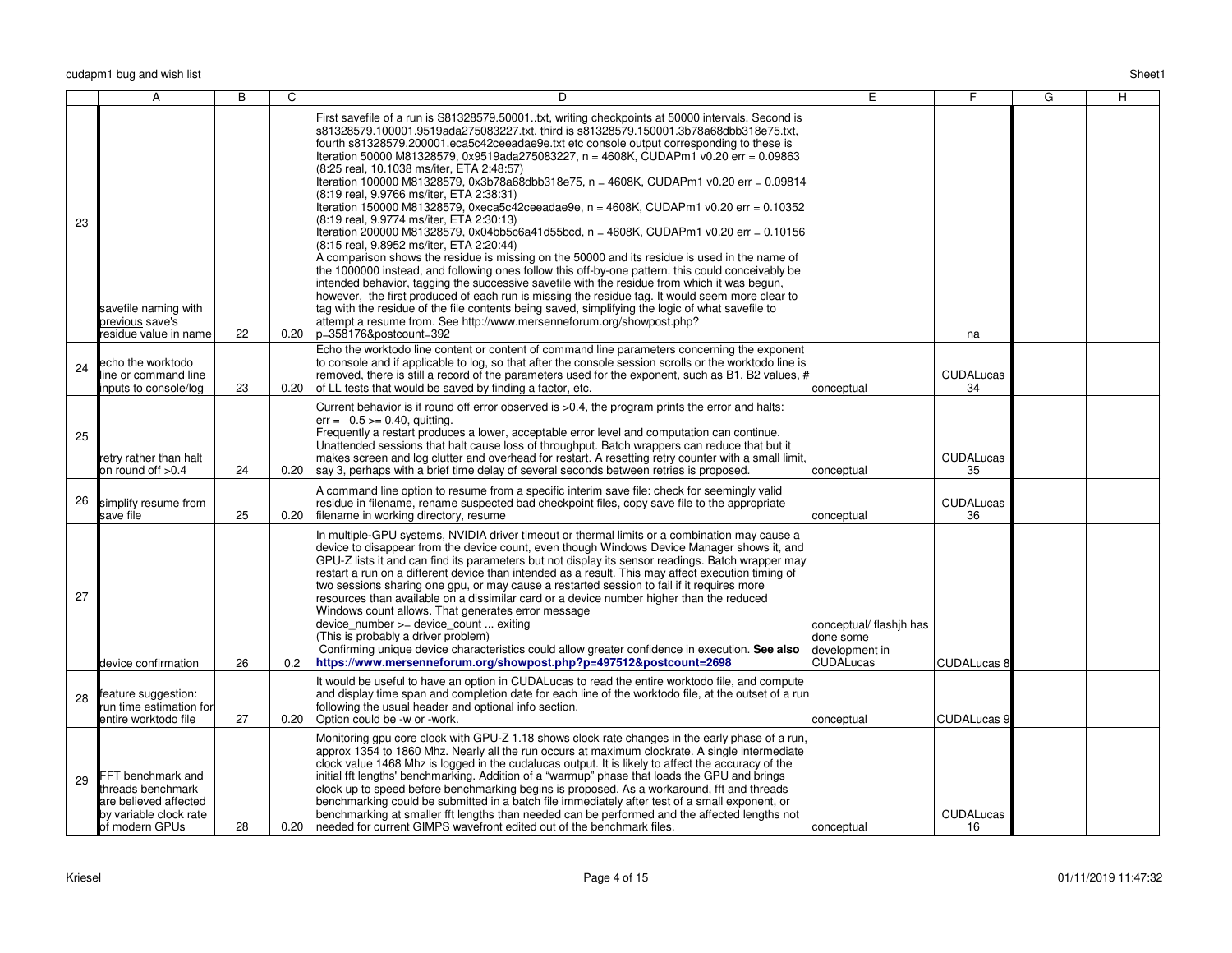|    | A                                                                                                                                                                           | B  | C             | D                                                                                                                                                                                                                                                                                                                                                                                                                                                                                                                                                                                                                                                                                                                                                                                                                                          | E                                      | F                           | G | н       |
|----|-----------------------------------------------------------------------------------------------------------------------------------------------------------------------------|----|---------------|--------------------------------------------------------------------------------------------------------------------------------------------------------------------------------------------------------------------------------------------------------------------------------------------------------------------------------------------------------------------------------------------------------------------------------------------------------------------------------------------------------------------------------------------------------------------------------------------------------------------------------------------------------------------------------------------------------------------------------------------------------------------------------------------------------------------------------------------|----------------------------------------|-----------------------------|---|---------|
| 30 | Addition of header in<br>fft and threads files, of<br>fairly complete<br>description of<br>conditions in which file<br>was generated                                        | 29 | 0.20          | Fft file has no header information subset. Including the following when it is generated would<br>document how it was created and what it's valid for, and conversely, what it may not be valid for.<br>System identifier, Operating system, CUDALucas version, CUDA level, 32 or 64 bit flavor,<br>NVIDIA driver version, GPU model. Currently only the GPU model is documented, and only in the<br>file name for the threads file which contains no header. Program could be enhanced to check that<br>the fft or threads file being used was appropriate for the version running, and warn if not.                                                                                                                                                                                                                                       | conceptual                             | <b>CUDALucas</b><br>20      |   |         |
| 31 | Automatic setup and<br>verification                                                                                                                                         | 30 |               | Add a command line switch to automate initial setup and burn-in (-setup) Possible workaround<br>is a shell script or Windows batch file.                                                                                                                                                                                                                                                                                                                                                                                                                                                                                                                                                                                                                                                                                                   | conceptual                             | <b>CUDALucas</b><br>22      |   |         |
| 32 | PrimeNet interface                                                                                                                                                          | 31 |               | Automatic PrimeNet interaction. Possible alternative is a separate helper program that reads log<br>file, result file, worktodo file, locks/modifies/unlocks worktodo file                                                                                                                                                                                                                                                                                                                                                                                                                                                                                                                                                                                                                                                                 | conceptual                             | <b>CUDALucas</b><br>23      |   |         |
| 33 | FFT file run time cap<br>estimates                                                                                                                                          | 32 |               | Add a runtime estimate column for maximum exponent per fft length to<br><gpu> fft.txt. Format in clock and calendar units; hours, days, weeks, months or years. Adjust file<br/>reading to accommodate if necessary.</gpu>                                                                                                                                                                                                                                                                                                                                                                                                                                                                                                                                                                                                                 | conceptual                             | <b>CUDALucas</b><br>24      |   |         |
| 34 | GPUs with vram<br><=1.5GB (2GB?) have<br>issues with fft<br>benchmark up to<br>65536K; up to<br>3GB+, to 131072k;<br>under $8GB(6?)$ , to<br>legal program input<br>262144k | 33 | 0.20;<br>0.22 | Fft benchmark on 1.5GB Gtx480 runs until it hits a limit and fails to output an fft file, after 32760k,<br>possibly varying somewhat with CUDA level as it did with CUDALucas. Program does not warn of<br>an issue. Successive runs with higher start points were not usable to achieve a complete fft<br>benchmarking; be sure to save first fft file as a separate name to avoid data loss, then assemble<br>the piecemeal results. Modify program to compute whether memory will be adequate for the<br>requested run, suggest or make modifications to calling parameters to allow run to completion.<br>Workaround is to run twice, scaling back upper limit until an FFT file is produced. 1GB Quadro<br>2000s can go to 32768k.                                                                                                    | conceptual                             | <b>CUDALucas</b><br>26      |   |         |
| 35 | GPUs with vram<br><=1.5GB (2GB?) have<br><b>i</b> ssues with threads<br>benchmark up to legal<br>program inputs                                                             | 34 | 0.20:<br>0.22 | In CUDALucas, Fftlength upper limits relating to limited memory size for threadbench are lower<br>than for fftbench for the same GPU/memory size. Program does not warn of an issue. Threads<br>files do not get overwritten, but added to. Test for similar behavior at probably lower threshold in<br>CUDAPm1, yields a top feasible fft length in threads benchmarking of 55296K for 1.5GB VRAM.                                                                                                                                                                                                                                                                                                                                                                                                                                        | confirmed                              | <b>CUDALucas</b><br>27      |   |         |
| 36 | hardening against<br>user error                                                                                                                                             | 35 | 0.20          | Detect and warn on illegal user input and substitute sensible default or exit; encode parameters<br>for which fft file and threads file was run into the file itself, then check at use for a match with the<br>parameters of use (CUDA level, software version, etc.)                                                                                                                                                                                                                                                                                                                                                                                                                                                                                                                                                                     | conceptual                             | <b>CUDALucas</b><br>30      |   |         |
| 37 | ormatting output                                                                                                                                                            | 36 |               | Add vertical white space to emphasize stage 1 err >0.4 quitting message; check for other.                                                                                                                                                                                                                                                                                                                                                                                                                                                                                                                                                                                                                                                                                                                                                  | preliminary conceptual                 | na                          |   | revisit |
| 38 | Halt without warning<br>or error message                                                                                                                                    | 37 | 0.20          | May be a program crash, OS or power issue. Not due to a sigint or completion of P-1 stage since<br>it occurs without a sigint message during stage1 or stage2, cause(s) unknown (does it include the<br>NVIDIA driver timeout issue?) Generally restarting these allowed completion of the worktodo<br>litem.                                                                                                                                                                                                                                                                                                                                                                                                                                                                                                                              |                                        | 63, 64,<br>CUDALucas<br>37  |   |         |
| 39 | exhaustive error<br>checking version                                                                                                                                        | 38 |               | For debug purposes, high reliability runs, or making use of lower reliability software, trade<br>performance for error detection and some handling, by checking return values of all function calls<br>(cpu or qpu), optionally dump inputs and outputs of the function to file in case of a<br>nonrecoverable error for later analysis. In some cases gather additional information on machine<br>state specific to the error occurrence                                                                                                                                                                                                                                                                                                                                                                                                  | conceptual                             | <b>CUDALucas</b><br>38      |   |         |
| 40 | badmem handler                                                                                                                                                              | 39 |               | Persistent gpu memory error map and lockout. The idea is to map and allocate the bad memory<br>areas, so they can't be allocated to math we want right, which then gets other more reliable<br>portions of memory allocated. Whether this can be made to work on commodity gpus requires<br>some study. Requires reliable device confirmation/device number stability. This technique is used<br>in linux hobbyist systems, and in NVIDIA K20X based supercomputers (see<br>http://www.mersenneforum.org/showthread.php?t=22471&page=6<br>http://rick.vanrein.org/linux/badram/download.html and<br>http://on-demand.gputechconf.com/gtc/2015/presentation/S5566-James-Rogers.pdf) If<br>implemented as a separate program, provides a general purpose solution applicable to other gpu<br>computing also (primality testers, factoring, ) | conceptual                             | <b>CUDALucas</b><br>39      |   |         |
| 41 | augment -info output                                                                                                                                                        | 40 |               | Include OS, OS-version, OS-bitness, app-bitness, app CUDA level compiled for, CUDA level<br>available from driver, device number, identifying properties such as BIOS version string, PCIbus# done by flashih for<br>and PCIdevice#                                                                                                                                                                                                                                                                                                                                                                                                                                                                                                                                                                                                        | some development<br>CUDALucas 2.06beta | 26: see also<br>CUDALucas 8 |   |         |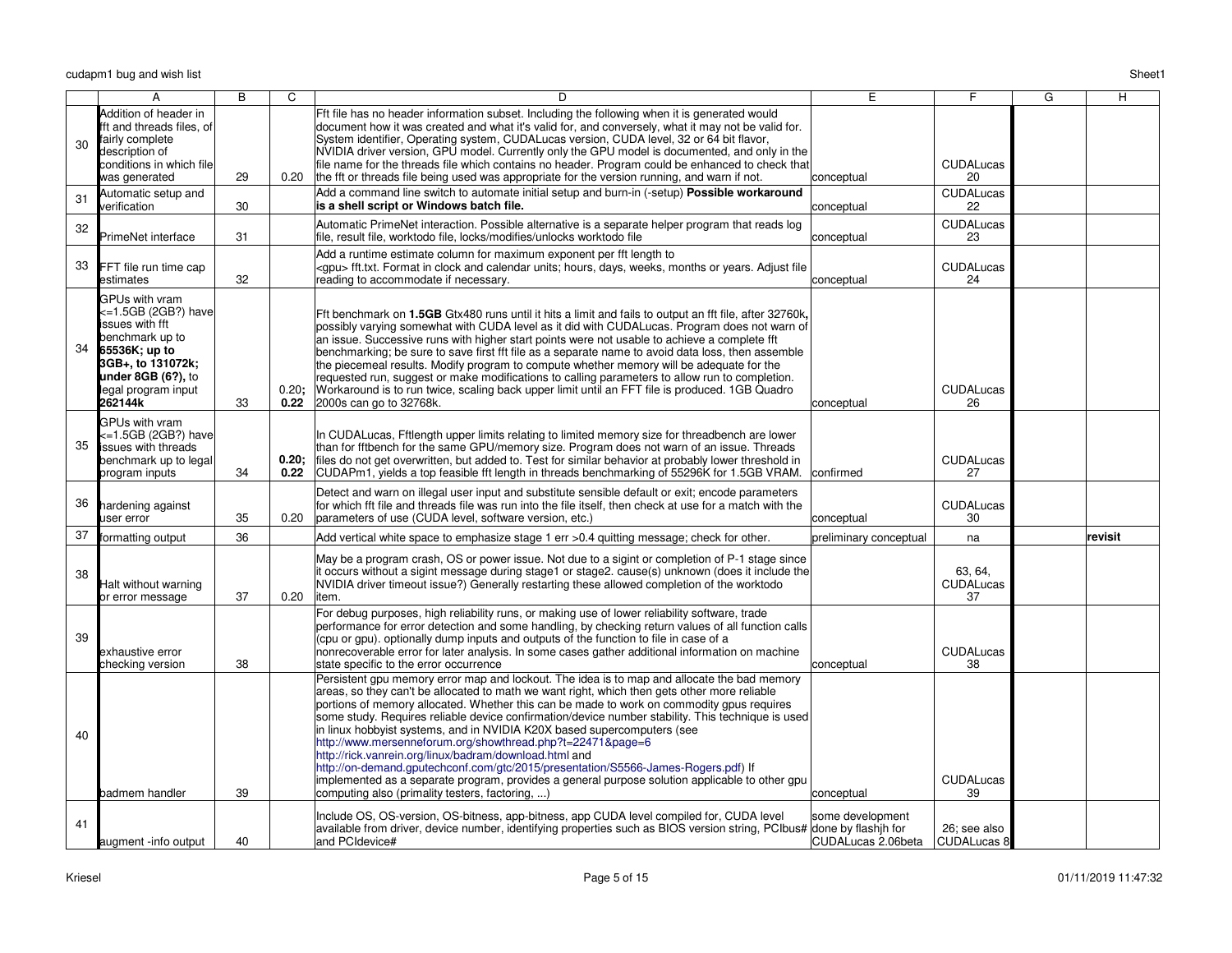cudapm1 bug and wish listt and the state of the state of the state of the state of the state of the state of the state of the Sheet 1

|    | A                                                                                  |    | U |                                                                                                                                                                                                                                                                                                                                                                                                                                                                                                                                                                                                                                                                                                                                                                                                                                                                                       |            |                             | G | н |
|----|------------------------------------------------------------------------------------|----|---|---------------------------------------------------------------------------------------------------------------------------------------------------------------------------------------------------------------------------------------------------------------------------------------------------------------------------------------------------------------------------------------------------------------------------------------------------------------------------------------------------------------------------------------------------------------------------------------------------------------------------------------------------------------------------------------------------------------------------------------------------------------------------------------------------------------------------------------------------------------------------------------|------------|-----------------------------|---|---|
| 42 | error and retry<br>tabulation extension                                            | 41 |   | Count recovered errors and retries by type per exponent and summarize in console output, log<br>and result line (see http://www.mersenneforum.org/showpost.php?p=465207&postcount=58)                                                                                                                                                                                                                                                                                                                                                                                                                                                                                                                                                                                                                                                                                                 | conceptual | <b>CUDALucas</b><br>41      |   |   |
| 43 | compute and output<br>to console gpu ram<br>amount required for a<br>stage         | 42 |   | For a stage 1 or 2, before beginning or resuming, calculate gpu-ram requirements for that<br>exponent, compare to amount available, output figures to console, do not attempt unless<br>sufficient, warn of inadequate memory and switch to next worktodo entry V0.20 warns but<br>does not give indication of max exponent or how much short it might be: Using up to 1584MB of<br>memory. WARNING: There may not be enough GPU memory for stage 2!                                                                                                                                                                                                                                                                                                                                                                                                                                  | conceptual | <b>CUDALucas</b><br>42      |   |   |
| 44 | install script                                                                     | 43 |   | From a source directory created by unzipping the package, running the install script would<br>accomplish some or all the following; log its actions along the way, save info for later uninstall,<br>get info for setup from user, warn about run time of this phase, create shared executable and dll<br>directory, create separate per device working directories, copy executables and dlls into place,<br>copy template ini file into place in each working directory, append customized directives to ini file<br>in each working directory, copy utility batch files into separate working directories, prompt user to<br>customize utility batch files, warn user about run time & give option to return to it later, launch<br>separate setup / benchmark / proveout scripts, clean up after, instruct user to get real work;<br>recommend GPU-Z or similar hardware monitor. | conceptual | <b>CUDALUCAS</b><br>22 & 43 |   |   |
| 45 | uninstall script                                                                   | 44 |   | Warn user to back up first, then wait for ok to proceed, using saved uninstall info, remove exe &<br>dll directory contents & directory, remove each separate worker directory's ini file, and if then<br>empty, the directory                                                                                                                                                                                                                                                                                                                                                                                                                                                                                                                                                                                                                                                        | conceptual | <b>CUDALUCAS</b><br>44      |   |   |
| 46 | deactivate current<br>problem worktodo<br>entry as a remark,<br>continue with next | 45 |   | If a current work item generates a problem that can not be resolved by retries, deactivate the<br>entry by prefacing it with rem or # and continue on with the next work entry. Implementing this<br>would also add the ability to place remarks in worktodo file without generating error messages for<br>each such. Note, # or $\setminus$ are comment characters marking the rest of a line as a comment. See<br>http://www.mersenneforum.org/showpost.php?p=492998&postcount=574                                                                                                                                                                                                                                                                                                                                                                                                  | conceptual | <b>CUDALUCAS</b><br>45      |   |   |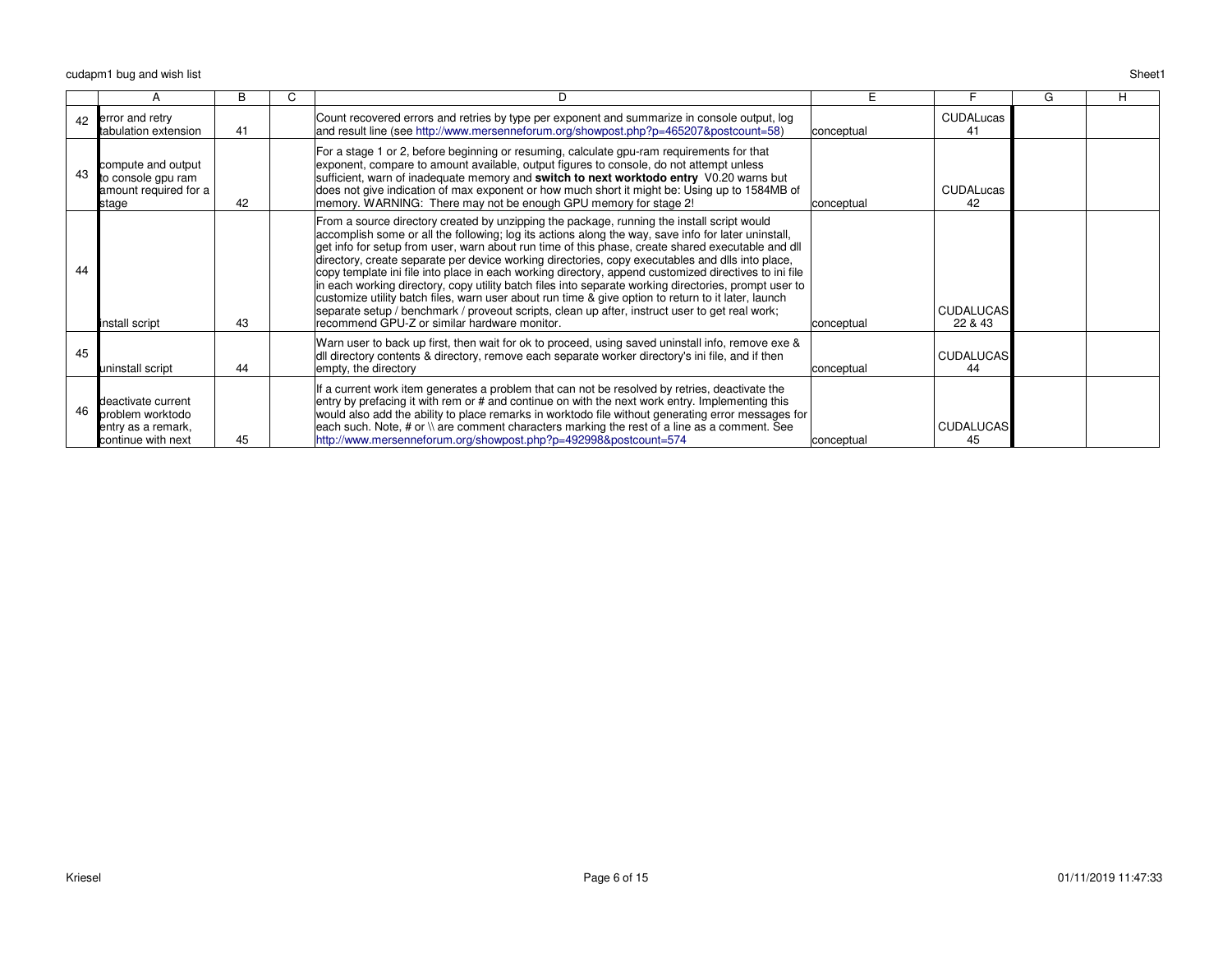| Sheet1 |
|--------|
|        |

|    | A                                                               | B  | C             | D                                                                                                                                                                                                                                                                                                                                                                                                                                                                                                        | E          | F.                                | G | Н. |
|----|-----------------------------------------------------------------|----|---------------|----------------------------------------------------------------------------------------------------------------------------------------------------------------------------------------------------------------------------------------------------------------------------------------------------------------------------------------------------------------------------------------------------------------------------------------------------------------------------------------------------------|------------|-----------------------------------|---|----|
|    |                                                                 |    |               | Observed on GTX480 with large exponent, stage 1 executes ok, stage 2 runs with display of<br>repeating residue from stage 1 completion while using approx 1248MB of the 1536MB gpu vram;<br>this can occupy days for large exponents.<br>Using up to 1584M GPU memory.<br>WARNING: There may not be enough GPU memory for stage 2!<br>Selected B1=2660000, B2=17955000, 5.04% chance of finding a factor<br>Starting stage 1 P-1, M299500177, B1 = 2660000, B2 = 17955000, fft length = 18432K Iteration |            |                                   |   |    |
|    |                                                                 |    |               | 3800000 M299500177, 0xe97a5cb286fcf801, n = 18432K, CUDAPm1 v0.20 err = 0.03418 (30:13)<br>real, 36.2698 ms/iter, ETA 22:56)<br>M299500177, 0x071ac99b54319724, n = 18432K, CUDAPm1 v0.20<br>Stage 1 complete, estimated total time = 38:41:27<br>Starting stage 1 gcd.<br>M299500177 Stage 1 found no factor (P-1, B1=2660000, B2=17955000, e=0, n=18432K<br>CUDAPm1 v0.20)<br>Starting stage 2.<br>Using $b1 = 2660000$ , $b2 = 17955000$ , $d = 2310$ , $e = 2$ , nrp = 1                             |            |                                   |   |    |
| 47 |                                                                 |    |               | Zeros: 778308, Ones: 811452, Pairs: 143662<br>Processing 1 - 1 of 480 relative primes.<br>Inititalizing pass done. transforms: 170, err = $0.03711$ , (3.02 real, 17.7483 ms/tran, ETA NA)<br>Transforms: 16700 M299500177, 0x071ac99b54319724, n = 18432K, CUDAPm1 v0.20 err =<br>0.03711 (5:16 real, 18.8891 ms/tran, ETA 42:23:55)                                                                                                                                                                    |            |                                   |   |    |
|    |                                                                 |    |               | Processing 2 - 2 of 480 relative primes.<br>Inititalizing pass done. transforms: $201$ , err = 0.03154, (3.99 real, 19.8628 ms/tran, ETA<br>42:26:28)<br>Transforms: 16680 M299500177, 0x071ac99b54319724, n = 18432K, CUDAPm1 v0.20 err =<br>0.03154 (5:15 real, 18.8892 ms/tran, ETA 42:21:10)                                                                                                                                                                                                         |            |                                   |   |    |
|    | hot enough memory                                               |    |               | Processing 338 - 338 of 480 relative primes.<br>Inititalizing pass done. transforms: $257$ , err = 0.02930, $(5.06$ real, 19.7013 ms/tran, ETA                                                                                                                                                                                                                                                                                                                                                           |            |                                   |   |    |
|    | for stage 2, executes<br>with unchanging<br>esidue <sup>.</sup> | 46 | 0.20          | 12:43:35)<br>Transforms: 16660 M299500177, 0x071ac99b54319724, n = 18432K, CUDAPm1 v0.20 err =<br>0.03027 (5:15 real, 18.8894 ms/tran, ETA 12:38:19)                                                                                                                                                                                                                                                                                                                                                     | conceptual | 45                                |   |    |
| 48 | some messages say<br>CUDALucas                                  | 47 | 0.20,<br>0.22 | See parse.c for comments and error messages referencing CUDALucas instead of CUDAPm1                                                                                                                                                                                                                                                                                                                                                                                                                     | conceptual | na                                |   |    |
| 49 | OS-specific<br>messages on other<br>OS.                         | 48 | 0.20,<br>0.22 | Observed in program message output, linux syntax on Windows build. For example:<br>For optimal thread selection, please run<br>/CUDAPm1 -cufftbench 8 8 r<br>(/instead of \). Code review of such occurrences shows 3 instances in cudapm1.cu; appears to<br>be cudapm1-specific (not found in Mfaktc, CUDALucas); make consistent with target OS with<br>conditional compilation. In v0.22 cudapm1.cu, printf("./CUDAPm1 -cufftbench 1 8192 r\n");                                                      | conceptual | na                                |   |    |
|    |                                                                 |    |               | When worktodo file contains a record that is not blank and does not start with Pfactor=, it outputs                                                                                                                                                                                                                                                                                                                                                                                                      |            |                                   |   |    |
| 50 | doesn't begin with                                              |    |               | an error message "doesn't begin with Test= or DoubleCheck=" That's appropriate to an LL test<br>program such as CUDALucas, not a P-1 tester. Revise message to fit P-1. Implement remark<br>handling. Worktodo entry beginning with rem generated the following message at the console:<br>"Warning: ignoring line 1: "rem Pfactor=1,2,152000239,-1,74,2" in "worktodo.txt". Reason:" and<br>the following in redirected output: "doesn't begin with Test= or DoubleCheck=." parse.c contains            |            |                                   |   |    |
|    | Test⊨ or<br>DoubleCheck=.                                       | 49 | 0.22          | 0.20, the following line: case NO TEST EQUAL: fprintf(stderr, "doesn't begin with Test= or<br>DoubleCheck=.\n");break;                                                                                                                                                                                                                                                                                                                                                                                   | conceptual | 8                                 |   |    |
| 51 | no CRC on result<br>record                                      | 50 | 0.20          | Implement CRC per http://www.mersenneforum.org/showpost.php?p=466208&postcount=149,<br>http://www.mersenneforum.org/showpost.php?p=466222&postcount=154                                                                                                                                                                                                                                                                                                                                                  | conceptual | <b>CUDALucas</b><br>47, Mfaktc 24 |   |    |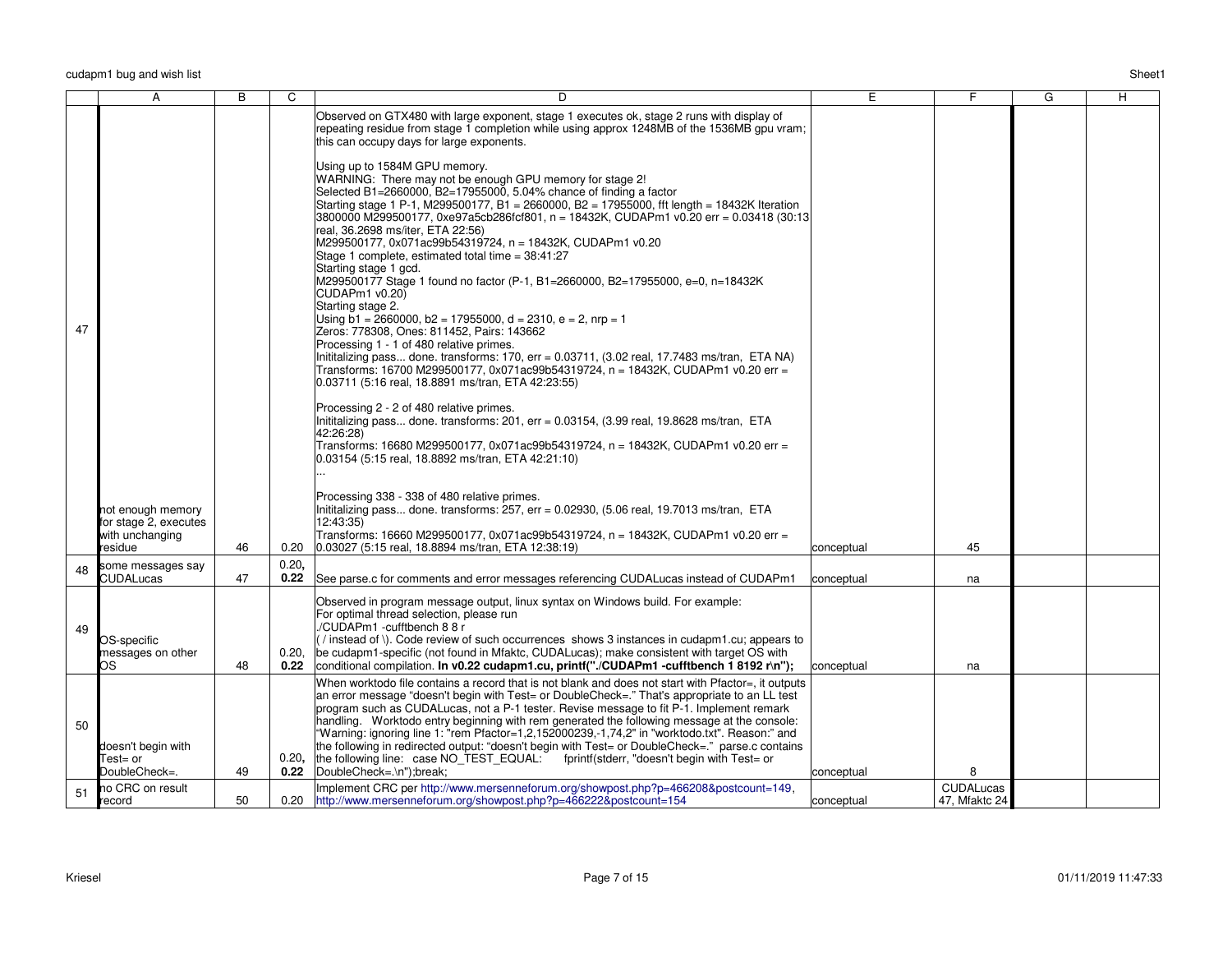|    | A                                                                                                                    | B  | C    | D                                                                                                                                                                                                                                                                                                                                                                                                                                                                                                                                                                                                                                                                                                                                                                                                                                                                                                                                                                                                                                                                                                                                                                                                                                                                                                                                                                                                                                                                                                                                                                                                                                                     | E.         | F.             | G | Н. |
|----|----------------------------------------------------------------------------------------------------------------------|----|------|-------------------------------------------------------------------------------------------------------------------------------------------------------------------------------------------------------------------------------------------------------------------------------------------------------------------------------------------------------------------------------------------------------------------------------------------------------------------------------------------------------------------------------------------------------------------------------------------------------------------------------------------------------------------------------------------------------------------------------------------------------------------------------------------------------------------------------------------------------------------------------------------------------------------------------------------------------------------------------------------------------------------------------------------------------------------------------------------------------------------------------------------------------------------------------------------------------------------------------------------------------------------------------------------------------------------------------------------------------------------------------------------------------------------------------------------------------------------------------------------------------------------------------------------------------------------------------------------------------------------------------------------------------|------------|----------------|---|----|
| 52 | Crash near end of<br>stage 2: on<br>resumption, message<br>regarding 481 of 480<br>relative primes;<br>negative ETAs | 51 | 0.20 | Processing 385 - 480 of 480 relative primes.<br>Inititalizing pass done. transforms: 4493, err = 0.12500, (15.12 real, 3.3654 ms/tran, ETA<br>$ 22:50\rangle$<br>Transforms: 21202 M85966123, 0x3d4010076d275b36, n = 4800K, CUDAPm1 v0.20 err =<br>0.12891 (1:13 real, 3.4487 ms/tran, ETA 21:37)<br>Transforms: 20320 M85966123, 0xfba70dd92ab47bb1, n = 4800K, CUDAPm1 v0.20 err =<br>0.13281 (1:10 real, 3.4472 ms/tran, ETA 20:27)<br>Transforms: 20790 M85966123, 0xfcfefb545618d202, n = 4800K, CUDAPm1 v0.20 err =<br>0.14063 (1:12 real, 3.4466 ms/tran, ETA 2:25)<br>Transforms: 21220 M85966123, 0xb39c618229307025, n = 4800K, CUDAPm1 v0.20 err =<br>$ 0.12793(1:13$ real, 3.4467 ms/tran, ETA 1:12)<br> Transforms: 21048 M85966123, 0x915ddb1ed13b43d8, n = 4800K, CUDAPm1 v0.20 err =<br>$ 0.12500(1:13 \text{ real}, 3.4466 \text{ ms/tran}, \text{ETA} 0:00) $<br>batch wrapper exiting at Sun 02/18/2018 21:18:23.78<br>batch wrapper (re)launching at Sun 02/18/2018 22:15:06.40<br>Continuing stage 2 from a partial result of M85966123 fft length = 4800K Starting stage 2.<br>Using b1 = 740000, b2 = 17575000, d = 2310, e = 6, nrp = 96 Zeros: 795043, Ones: 891197,<br>Pairs: 175430 Processing 481 - 480 of 480 relative primes. Inititalizing pass done. transforms:<br>1773, err = 0.12500, (5.47 real, 3.0833 ms/tran, ETA 0:00) Transforms: 21084 M85966123,<br>$0x915ddb1ed13b43d8$ , n = 4800K, CUDAPm1 v0.20 err = 0.12500 (1:09 real, 3.2664 ms/tran,<br>ETA-1:-12) Transforms: 21060 M85966123, 0x915ddb1ed13b43d8, n = 4800K, CUDAPm1<br>$ v0.20 \text{ err} = 0.10625$ (1:12 real, 3.4104 ms/tran, ETA -2:-24) | new report | na             |   |    |
| 53 | May report from stage<br>2 a small incorrect<br>factor not of the<br>proper form for a<br>Mersenne number            | 52 | 0.20 | After a normal looking run on a GTX1070, cudapm1 reported: M86166293 has a factor: 5 (P-1,<br>B1=740000, B2=17575000, e=6, n=4800K, aid=E279CF2D5D7B0F96B07EF0333C8EE932<br>$\mu$ mm, no. not of form 2kp+1 and 1 or 7 mod 8. The value 5 would only be valid for exponents up<br>$\vert$ to 2 (f=2kp+1, k=1 is the minimum value) and is not 1 or 7 mod 8, so not a valid potential factor<br>for any higher exponent. A rerun from start gave the same final stage 2 residue but indicated no<br>factor found, so a computation error in the stage 2 gcd is assumed to be the cause. After stage 2<br>on a GTX1070,<br>M86286989 has a factor: 3 (P-1, B1=740000, B2=17575000, e=6, n=4800K, CUDAPm1 v0.20)<br>Could add a sanity check for claimed factors in cudapm1 and flag such a result as an error, and<br>perhaps rerun a phase or from start, a limited number of tries.                                                                                                                                                                                                                                                                                                                                                                                                                                                                                                                                                                                                                                                                                                                                                                   | new report | 41, 53, 56, 62 |   |    |
| 54 | May report from stage<br>I a small incorrect<br>factor not of the<br>proper form for a<br>Mersenne number            | 53 | 0.20 | After a normal looking run on a GTX1070, cudapm1 reported small factor at end of stage one<br>and skipped stage 2: Iteration 1000000 M86175911, 0xa24012d2d6304811, $n = 4800K$ ,<br>CUDAPm1 v0.20 err = 0.14844 (11:00 real, 6.6068 ms/iter, ETA 7:28)<br>M86175911, 0x507ca9ce05457d1f, n = 4800K, CUDAPm1 v0.20<br>Stage 1 complete, estimated total time = 1:57:48<br>Starting stage 1 gcd.<br>M86175911 has a factor: 5 (P-1, B1=740000, B2=740000, e=6, n=4800K CUDAPm1 v0.20)<br>Iteration 1000000 M86175937, 0x8cad68456f686913, n = 4800K, CUDAPm1 v0.20 err = 0.14551<br>(11:00 real, 6.6066 ms/iter, ETA 7:28)<br>M86175937, 0x35418143098fd9c8, n = 4800K, CUDAPm1 v0.20<br>Stage 1 complete, estimated total time = 1:57:29<br>Starting stage 1 gcd.<br>M86175937 has a factor: 7 (P-1, B1=740000, B2=740000, e=6, n=4800K CUDAPm1 v0.20)<br>$\mu$ mm, no. not of form 2kp+1 and 1 or 7 mod 8. After stage 1 on a GTX1070,<br>86175937 reported 7 as a factor. The value 5 would only be valid for exponents up to 2 (2kp+1,<br>$ k=1$ is the minimum value) and is not 1 or 7 mod 8, so not a valid potential factor for any higher<br>exponent. Reruns for each, which began at stage 2, produced "No factor found" A computation<br>error in the stage 1 gcd is assumed to be the cause of the erroneous low factor. Could add a<br>sanity check for claimed factors in cudapm1 and flag such a result as an error, and perhaps<br>rerun a phase or from start, a limited number of tries, perhaps a single retry, as a program<br>extension.                                                                                         | new report | 41, 52, 56, 62 |   |    |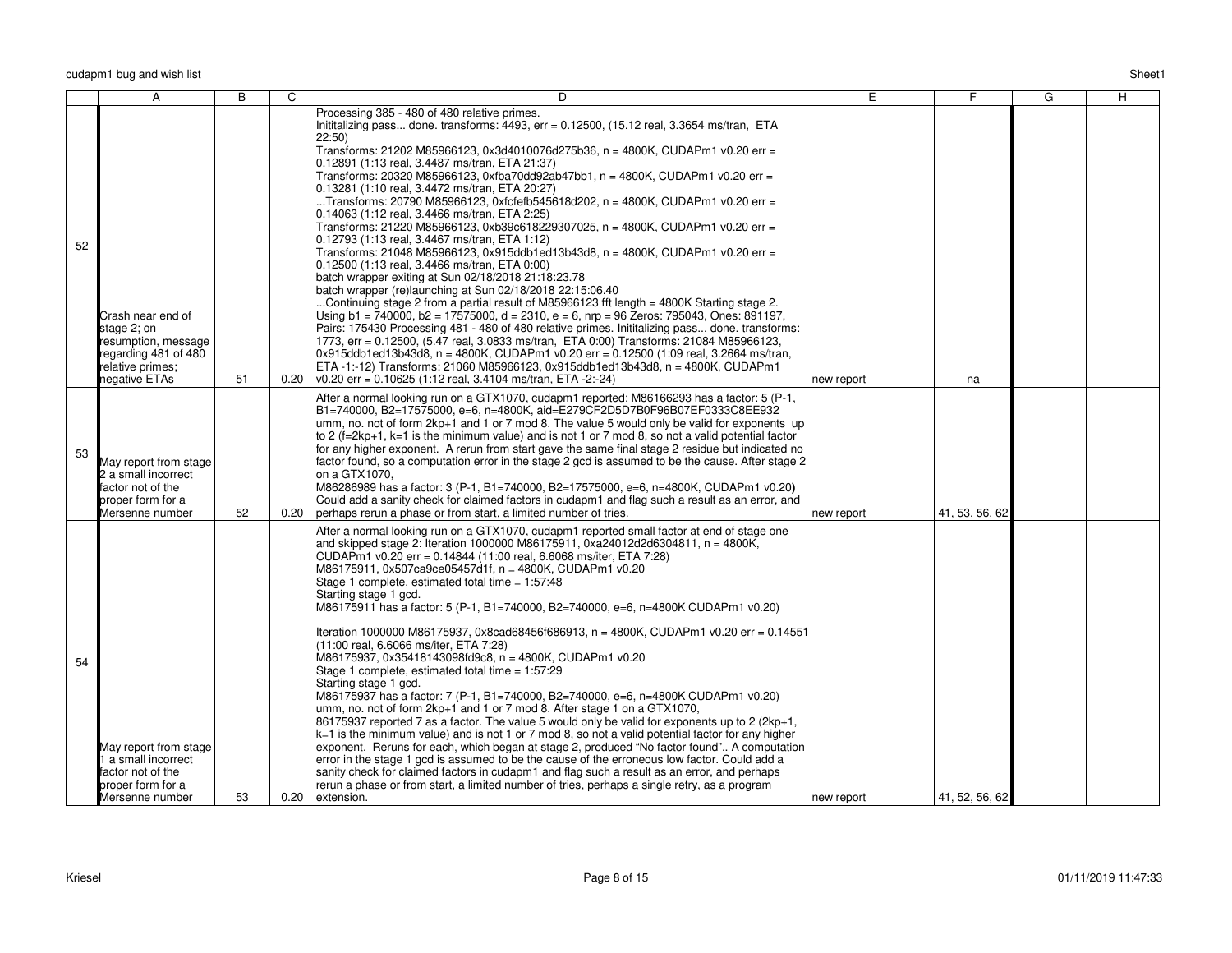|    | А                                                     | $\overline{B}$ | $\overline{\mathrm{c}}$ | $\overline{D}$                                                                                                                                                                                                                                                                                                                                                                                                                                                                                                                                                                                                                                                                                                                                                                                                                                                                         | Έ                                   | F                      | $\overline{G}$ | $\overline{H}$                                                |
|----|-------------------------------------------------------|----------------|-------------------------|----------------------------------------------------------------------------------------------------------------------------------------------------------------------------------------------------------------------------------------------------------------------------------------------------------------------------------------------------------------------------------------------------------------------------------------------------------------------------------------------------------------------------------------------------------------------------------------------------------------------------------------------------------------------------------------------------------------------------------------------------------------------------------------------------------------------------------------------------------------------------------------|-------------------------------------|------------------------|----------------|---------------------------------------------------------------|
| 55 | gpu goes idle during<br>acd                           | 54             | 0.20,<br>0.22           | GPU-Z monitoring shows the gpu going idle apparently for the duration of gcd computations.<br>Workaround is to run another instance of some gpu app, probably tf for its small memory<br>requirement. (May help or may hurt overall throughput depending on apps and gpu model.) If the<br>gpu could effectively be used for the gcd, adding that would be a nice feature and help total<br>system throughput. Or multithread the program, so the gpu can work on a different exponent<br>while the cpu does the gcd. Or speculatively execute stage 2 transforms on the gpu along<br>with stage1 gcd on the cpu, which will pay off in typically $\sim$ 98% of attempts, those that<br>find no stage 1 factor. Note, although the CUDAPm1 gcd is a single core, the cpu<br>throughput impact is as many cores as are allocated per mprime/prime95 worker, times<br>the gcd durations. | new report                          | na                     |                |                                                               |
| 56 | Factor found may be<br>composite (multiple)           | 55             | 0.20                    | Factors found may actually be products of multiple prime factors. It would be useful if it did a<br>quick factoring check of factors found.                                                                                                                                                                                                                                                                                                                                                                                                                                                                                                                                                                                                                                                                                                                                            | known behavior /<br>feature request | na                     |                |                                                               |
| 57 | savefile at stage end<br>but before gcd               | 56             | 0.20                    | Extend to save the state before the gcd at stage 1, and at stage 2, and retain until any factor<br>found passes a set of validity tests.                                                                                                                                                                                                                                                                                                                                                                                                                                                                                                                                                                                                                                                                                                                                               | feature request                     | 41, 52, 53, 62         |                |                                                               |
| 58 | independent screen<br>output and save file<br>periods | 57             | 0.20                    | Currently savefiles if enabled are tied to the screen output rate. CUDALucas has separate values<br>for these intervals. CUDAPm1 would benefit by having more frequent screen output for status<br>checking, and less frequent checkpoint file saving for efficiency.                                                                                                                                                                                                                                                                                                                                                                                                                                                                                                                                                                                                                  | feature request                     | na                     |                | check other<br>bug lists for<br>applicability<br>of this item |
| 59 | worktodo.add                                          | 58             | 0.20                    | Add the worktodo add functionality (See mfakto code or mfakto 0.21 code)                                                                                                                                                                                                                                                                                                                                                                                                                                                                                                                                                                                                                                                                                                                                                                                                               | feature request                     | <b>CUDALUCAS</b><br>49 |                | update xrefs                                                  |
| 60 | Some phases are<br>single cpu core limited            | 59             | 0.20                    | During load from a save file for a large exponent, the gpu is idle and one cpu core of a 12-core<br>system is maxed out. Multicore processing would improve throughput by reducing the amount of<br>gpu idle time. This probably also applies to gcd computations. GCD is observed to bounce<br>around among all the system's cpu cores (and so also the various chips' caches). GPU<br>computation of the gcd would increase gpu utilization and free cpu cycles for Prime95/mprime.                                                                                                                                                                                                                                                                                                                                                                                                  | feature request                     | na                     |                | check other<br>bug lists for<br>applicability<br>of this item |
| 61 | threads file ignored                                  | 60             | 0.10                    | V20130909 Win64 CUDA5.0 and some other available images seem to ignore the threads file<br>and use the ini file setting of threads. If there is no ini file setting for threads, they default to 256<br>for norm1, ignoring the fft length's entry in the threads file. This is detected if an error message is<br>produced, such as over specifications Grid = $n$ where $n > 65535$ .                                                                                                                                                                                                                                                                                                                                                                                                                                                                                                | new report                          | na                     |                |                                                               |
| 62 | zu format                                             | 61             | 0.20                    | The 20130923 Win64 version has zu appearing where parameters should in the info output. The<br>Win64 20130909 (v0.10) and the Win64 20131118 (v0.20) version do not have this issue.<br>CUDAPm1 v0.20<br>------- DEVICE 0 -------<br>GeForce GTX 1070<br>name<br>Compatibility<br>6.1<br>clockRate (MHz) 1708<br>memClockRate (MHz) 4004<br>totalGlobalMem<br>zu<br>totalConstMem<br>zu<br>I2CacheSize<br>2097152<br>sharedMemPerBlock zu<br>regsPerBlock<br>65536<br>32<br>warpSize<br>memPitch<br>zu<br>maxThreadsPerBlock 1024<br>maxThreadsPerMP 2048<br>multiProcessorCount 15<br>maxThreadsDim[3] 1024,1024,64<br>maxGridSize[3] 2147483647,65535,65535<br>textureAlignment zu<br>DeviceOverlap                                                                                                                                                                                  | resolved in 20131118<br>version     | na                     |                |                                                               |
| 63 | savefile at stage end<br>after gcd                    | 62             | 0.20                    | Extend to save the state immediately after the gcd at stage 1, and after the gcd at stage 2, and<br>retain until any factor found passes a set of validity tests or the exponent is completed<br>successfully.                                                                                                                                                                                                                                                                                                                                                                                                                                                                                                                                                                                                                                                                         | feature request                     | 41, 52, 53, 56         |                |                                                               |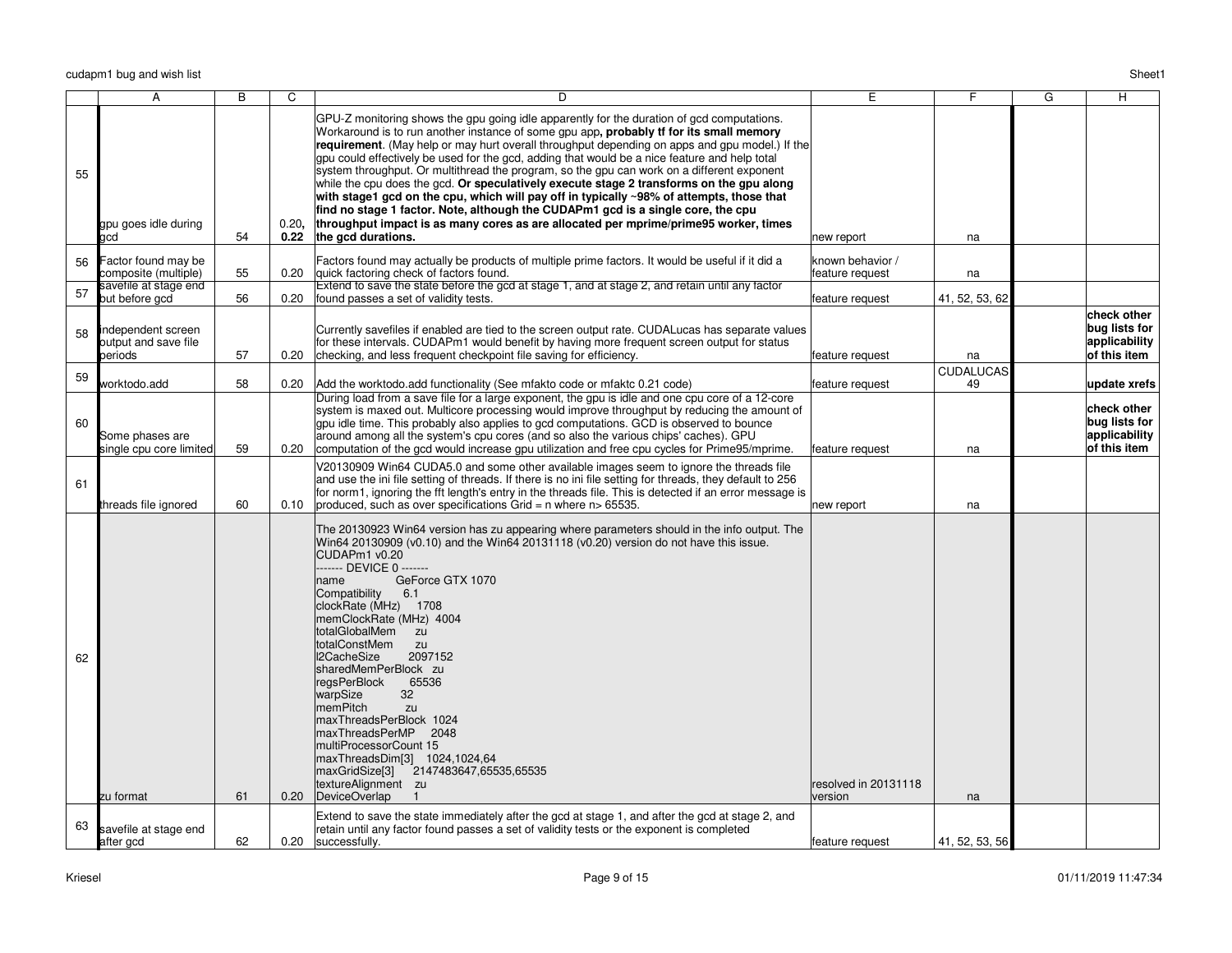|    | A                                                            | B  | C    | D.                                                                                                                                                                                                                                                                                                                                                                                                                                                                                                                                                                                                                                                                                                                                                                                                                                                                                                                                                                                                                                                                                                                                                                                                                                                                                                                                                                                                                                                                                                                                                                                                                                                                                                                                                                                                                                                                                                                                                                                                                                                                                                                                                                                                                                                                                                                             | E          | F.         | G | H                                                             |
|----|--------------------------------------------------------------|----|------|--------------------------------------------------------------------------------------------------------------------------------------------------------------------------------------------------------------------------------------------------------------------------------------------------------------------------------------------------------------------------------------------------------------------------------------------------------------------------------------------------------------------------------------------------------------------------------------------------------------------------------------------------------------------------------------------------------------------------------------------------------------------------------------------------------------------------------------------------------------------------------------------------------------------------------------------------------------------------------------------------------------------------------------------------------------------------------------------------------------------------------------------------------------------------------------------------------------------------------------------------------------------------------------------------------------------------------------------------------------------------------------------------------------------------------------------------------------------------------------------------------------------------------------------------------------------------------------------------------------------------------------------------------------------------------------------------------------------------------------------------------------------------------------------------------------------------------------------------------------------------------------------------------------------------------------------------------------------------------------------------------------------------------------------------------------------------------------------------------------------------------------------------------------------------------------------------------------------------------------------------------------------------------------------------------------------------------|------------|------------|---|---------------------------------------------------------------|
| 64 | uncompletable<br>exponents on a gpu                          | 63 | 0.20 | Some exponents were found to crash before completion silently. Restart on the same qpu<br>produced the same result. Relocation to another gpu, even the same model, sometimes<br>permitted completion. This was observed around 84m on Quadro 2000s. Also 86m on a<br><b>GTX1050Ti</b>                                                                                                                                                                                                                                                                                                                                                                                                                                                                                                                                                                                                                                                                                                                                                                                                                                                                                                                                                                                                                                                                                                                                                                                                                                                                                                                                                                                                                                                                                                                                                                                                                                                                                                                                                                                                                                                                                                                                                                                                                                         | new report | 37.64      |   |                                                               |
| 65 | Repeatable crash on<br>large exponent                        | 64 | 0.20 | After an otherwise unremarkable stage 1 computation, taking nearly 5 days, on a GTX1070,<br>Using up to 6048M GPU memory.<br>Selected B1=5745000, B2=157987500, 5.5% chance of finding a factor<br>Starting stage 1 P-1, M628318517, B1 = 5745000, B2 = 157987500, fft length = 36864K<br>Iteration 8280000 M628318517, 0x7b0d0aea8b5d52cf, n = 36864K, CUDAPm1 v0.20 err =<br>0.14453 (16:28 real, 49.3952 ms/iter, ETA 6:39)<br>M628318517, 0x5cdc7c87c9b71cad, n = 36864K, CUDAPm1 v0.20<br>Stage 1 complete, estimated total time = 115:20:44batch wrapper exiting at Mon 03/05/2018<br>13:41:24.14 Program terminates with an appcrash dialog box in Windows, indicating access<br>violation: Problem signature:<br>Problem Event Name:<br><b>APPCRASH</b><br>Application Name: CUDAPm1 win64 20131118 CUDA 50.exe<br>Application Version: 0.0.0.0<br>Application Timestamp: 5285815f<br>Fault Module Name: CUDAPm1_win64_20131118_CUDA_50.exe<br>0.0.0.0<br>Fault Module Version:<br>Fault Module Timestamp: 5285815f<br>Exception Code: c0000005<br>Exception Offset:000000000000dcb4<br>OS Version: 6.1.7601.2.1.0.256.48<br>Locale ID: 1033<br>Additional Information 1: 82af<br>Additional Information 2: 82af96a4aa786ad0d7e18faf9f1c0171<br>Additional Information 3: 55ec<br>Additional Information 4: 55ecfab615f65e3435d809622e0ed32c<br>The program crash occurs with the 20130923 cuda 55 version and other versions tried also.<br>C0000005 is an Access Violation (such as reading past the end of a buffer).<br>Attempts to continue the exponent, including simple restart, restart from a previous save file, run<br>on a different gpu, run on a different system and gpu, run on the GTX1070 with threadbench<br>completed for the fft length, increase fft length, alter the threads values in the threads file for the<br>fft lengths used, run different versions CUDAPm1 executable, have all failed. While there is no<br>output in the log about the gcd, the crash appears to occur early in stage 2 after the gcd, judging<br>by GPU-Z sensor displays and Windows Task Manager cpu utilization display for the process.<br>Reference "excessive stage 2 round-off errors simply halt the program without error messages."<br>http://www.mersenneforum.org/showpost.php?p=353933&postcount=373 | new report | 37.63      |   |                                                               |
| 66 | input sanity checking /<br>program output sanity<br>checking | 65 |      | It appears that the "over specifications Grid =" message output in $v0.10$ does not appear in $v0.20$ ,<br>for the same conditions that produce it in v0.10. Threadbench in v0.20 20131118 executable<br>produced  36864 512 32 64. 36864*1024/512 = 73728. v0.10 would warn about such user<br>0.20 or input and halt. If it's not acceptable input or parameters, the program ought avoid producing and<br>0.10? storing it for future use, such as in threadbench operation.                                                                                                                                                                                                                                                                                                                                                                                                                                                                                                                                                                                                                                                                                                                                                                                                                                                                                                                                                                                                                                                                                                                                                                                                                                                                                                                                                                                                                                                                                                                                                                                                                                                                                                                                                                                                                                                | new report | 64, 73, 75 |   | check other<br>bug lists for<br>applicability<br>of this item |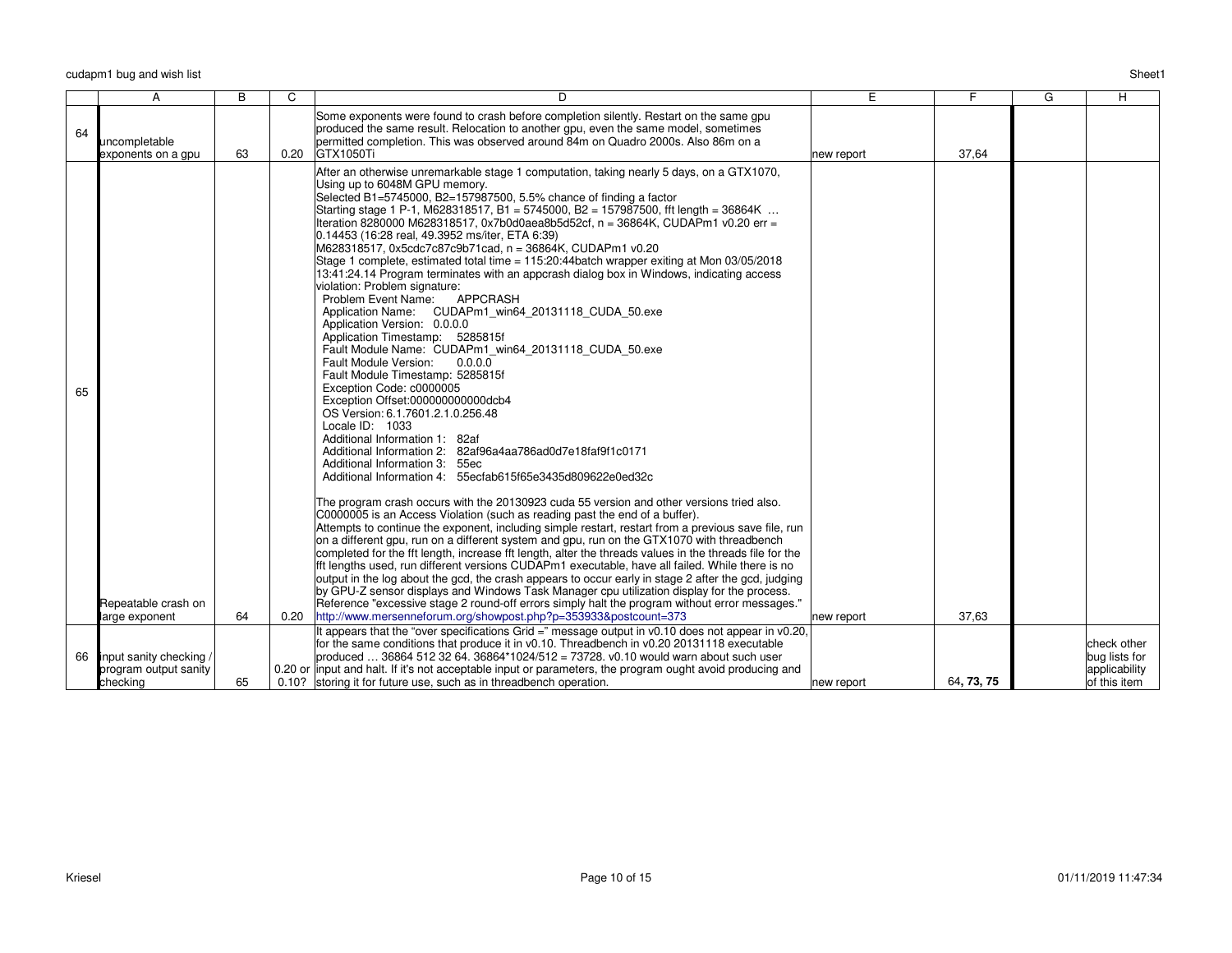| On a GTX1050Ti, an exponent repeatedly produced too high a max error and the program<br>terminated with an estimated time spent 0:00 after 58500 iterations. On this gpu, running 4704k<br>fft length, stage 1 iterations are about 15.9msec each so the duration would have been about<br>15.5 minutes (15:30). Possibly this is due to the absence of an fft file and threads file? Using up<br>to 3858M GPU memorv.<br>Selected B1=740000, B2=17390000, 3.29% chance of finding a factor<br>Starting stage 1 P-1, M86224591, B1 = 740000, B2 = 17390000, fft length = 4704K<br>Doing 1067836 iterations<br>Running careful round off test for 1000 iterations. If average error > 0.25, the test will restart with<br>a longer FFT.<br>Iteration 100, average error = $0.18522$ , max error = $0.30078$<br>Iteration 200, average error = $0.21389$ , max error = $0.28906$<br>Iteration 300, average error = $0.22332$ , max error = $0.28906$<br>Iteration 400, average error = $0.22775$ , max error = $0.28125$<br>Iteration 500, average error = $0.23054$ , max error = $0.27734$<br>Iteration 600, average error = $0.23290$ , max error = $0.30078$<br>Iteration 700, average error = $0.23410$ , max error = $0.26758$<br>Iteration 800, average error = $0.23472$ , max error = $0.27344$<br>Iteration 900, average error = $0.23549$ , max error = $0.29297$<br>Iteration 1000, average error = $0.23591 \le 0.25$ (max error = 0.30078), continuing test.<br>Iteration = 58500, err = $0.41809$ >= 0.40, quitting.<br>Estimated time spent so far: 0:00 it apparently goes from the last saved checkpoint's computed<br>run time (obtaining zero if there has not been one), and ignores the time spent on additional<br>67<br>iterations since that point; CUDA reports 1428M of 1536M GPU memory free.<br>Using threads: norm1 512, mult 256, norm2 512.<br>Using up to 1323M GPU memory.<br>Selected B1=725000, B2=16131250, 3.55% chance of finding a factor<br>Starting stage 1 P-1, M81258607, B1 = 725000, B2 = 16131250, fft length = 4704K<br>Doing 1046122 iterations<br>Running careful round off test for 1000 iterations. If average error > 0.25, the test will restart with<br>a longer FFT.<br>Iteration 100, average error = $0.03888$ , max error = $0.05957$<br>Iteration 200, average error = $0.04437$ , max error = $0.06348$<br>Iteration 300, average error = $0.04636$ , max error = $0.05664$<br>Iteration 400, average error = $0.04727$ , max error = $0.05859$ |
|------------------------------------------------------------------------------------------------------------------------------------------------------------------------------------------------------------------------------------------------------------------------------------------------------------------------------------------------------------------------------------------------------------------------------------------------------------------------------------------------------------------------------------------------------------------------------------------------------------------------------------------------------------------------------------------------------------------------------------------------------------------------------------------------------------------------------------------------------------------------------------------------------------------------------------------------------------------------------------------------------------------------------------------------------------------------------------------------------------------------------------------------------------------------------------------------------------------------------------------------------------------------------------------------------------------------------------------------------------------------------------------------------------------------------------------------------------------------------------------------------------------------------------------------------------------------------------------------------------------------------------------------------------------------------------------------------------------------------------------------------------------------------------------------------------------------------------------------------------------------------------------------------------------------------------------------------------------------------------------------------------------------------------------------------------------------------------------------------------------------------------------------------------------------------------------------------------------------------------------------------------------------------------------------------------------------------------------------------------------------------------------------------------------------------------------------------------------------------------------------------------|
| Iteration 500, average error = $0.04798$ , max error = $0.06250$<br>Iteration 600, average error = $0.04832$ , max error = $0.05731$<br>Iteration 700, average error = $0.04860$ , max error = $0.06445$<br>Iteration 800, average error = $0.04881$ , max error = $0.05933$<br>Iteration 900, average error = $0.04902$ , max error = $0.06592$<br>Iteration 1000, average error = $0.04914 \leq 0.25$ (max error = $0.06592$ ), continuing test.<br>Iteration 50000 M81258607, 0xbb209b8b474a15b5, n = 4704K, CUDAPm1 v0.20 err = 0.07129<br>(7:22 real, 8.8367 ms/iter, ETA 2:26:42)<br>Iteration = 75600, err = $0.49609$ >= 0.40, quitting.                                                                                                                                                                                                                                                                                                                                                                                                                                                                                                                                                                                                                                                                                                                                                                                                                                                                                                                                                                                                                                                                                                                                                                                                                                                                                                                                                                                                                                                                                                                                                                                                                                                                                                                                                                                                                                                           |
| Estimated time spent so far: 7:22<br>66<br>That estimated time corresponds to 50,000 iterations at the GTX480's 8.84msec/iter timing.<br>zero time estimate<br>0.20<br>new report<br>na                                                                                                                                                                                                                                                                                                                                                                                                                                                                                                                                                                                                                                                                                                                                                                                                                                                                                                                                                                                                                                                                                                                                                                                                                                                                                                                                                                                                                                                                                                                                                                                                                                                                                                                                                                                                                                                                                                                                                                                                                                                                                                                                                                                                                                                                                                                    |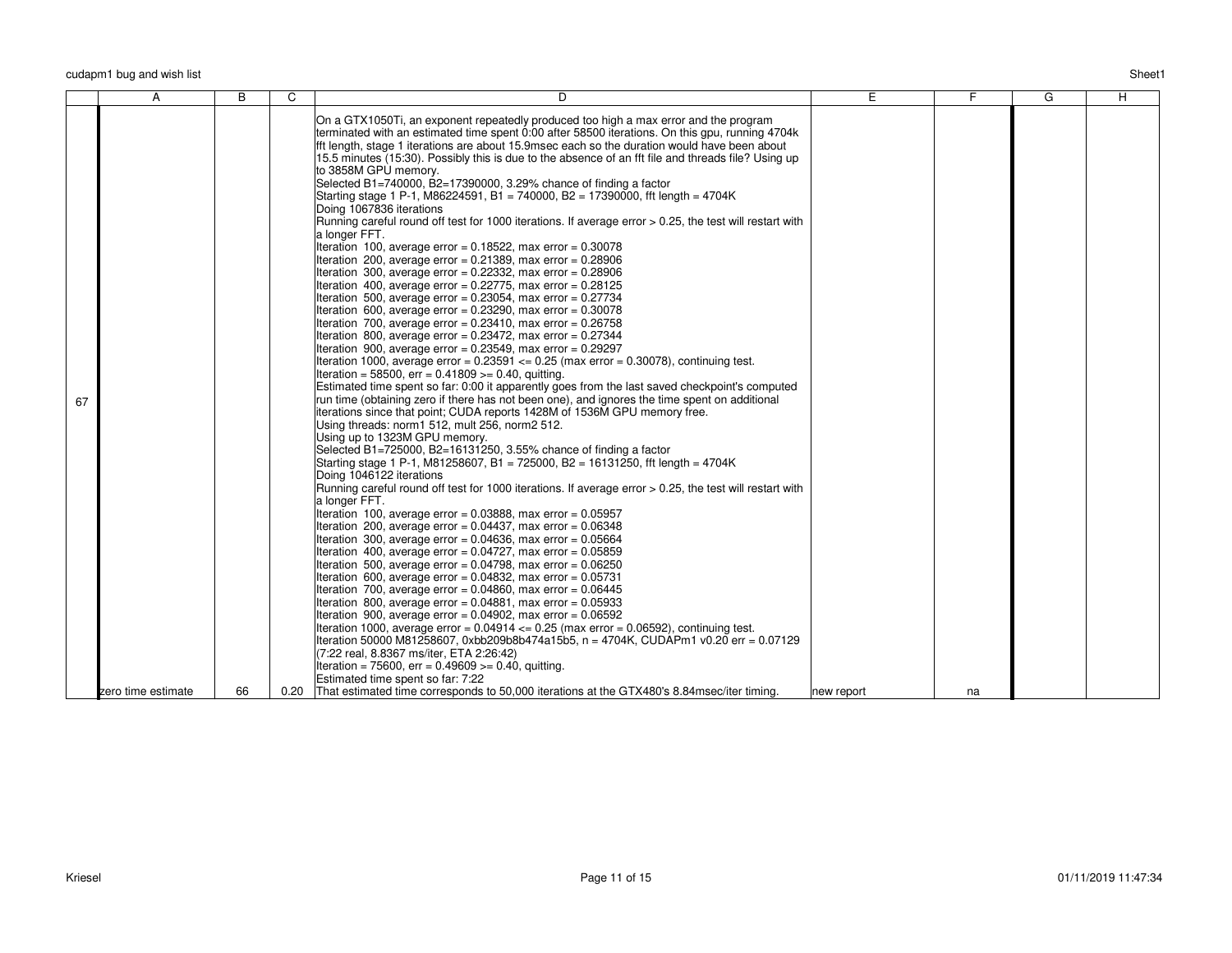|    |                       | B  | U    |                                                                                                                                                                                                                                                                                                                                                                                                                                                                                                                                                                                                                                                                                                                                                                                                                                                                                                                                                                                                                                                                                                                                                                                                                                                                                                                                                                                                                                                                                                                  | E.         |                                                 | G | H |
|----|-----------------------|----|------|------------------------------------------------------------------------------------------------------------------------------------------------------------------------------------------------------------------------------------------------------------------------------------------------------------------------------------------------------------------------------------------------------------------------------------------------------------------------------------------------------------------------------------------------------------------------------------------------------------------------------------------------------------------------------------------------------------------------------------------------------------------------------------------------------------------------------------------------------------------------------------------------------------------------------------------------------------------------------------------------------------------------------------------------------------------------------------------------------------------------------------------------------------------------------------------------------------------------------------------------------------------------------------------------------------------------------------------------------------------------------------------------------------------------------------------------------------------------------------------------------------------|------------|-------------------------------------------------|---|---|
| 68 |                       |    |      | If a run is continued on a gpu with more memory than it was started on, new bounds are<br>calculated and then the program indicates it will continue with the bounds in the save file. After<br>the run is completed, the result record contains the B2 found from the selection calculation, not<br>the value from the save file that was used. Using threads: norm1 512, mult 256, norm2 128.<br>Stage 2 checkpoint found.<br>Using up to 3780M GPU memory.<br>Selected B1=3100000, B2=62000000, 3.18% chance of finding a factor<br>Using $B1 = 2840000$ from savefile.<br>Continuing stage 2 from a partial result of M425000083 fft length = 24192K<br>Starting stage 2.<br>Using b1 = 2840000, b2 = $34080000$ , d = 2310, e = 2, nrp = 4<br>Zeros: 1632727, Ones: 1613513, Pairs: 274647<br>Processing 9 - 12 of 480 relative primes.<br>Inititalizing pass done. transforms: 235, err = 0.20313, (9.42 real, 40.0848 ms/tran, ETA<br>49:43:53)<br>Transforms: 54058 M425000083, 0xed32e096fa463f09, n = 24192K, CUDAPm1 v0.20 err =<br>0.25439 (38:33 real, 42.7948 ms/tran, ETA 57:59:19)<br>Processing 477 - 480 of 480 relative primes.<br>Inititalizing pass done. transforms: 299, err = 0.21094, $(12.89 \text{ real}, 43.1271 \text{ ms}/\text{tran}, \text{ ETA})$<br>39:01<br>Transforms: 53916 M425000083, 0x7efe91810f60cfa3, n = 24192K, CUDAPm1 v0.20 err =<br>0.25000 (38:28 real, 42.8098 ms/tran, ETA 0:46)<br>Stage 2 complete, $6506485$ transforms, estimated total time = $76:55:59$ |            | http://www.me<br>rsenneforum.o<br>rg/showpost.p |   |   |
|    | B2 bounds reported is |    |      | Starting stage 2 gcd.                                                                                                                                                                                                                                                                                                                                                                                                                                                                                                                                                                                                                                                                                                                                                                                                                                                                                                                                                                                                                                                                                                                                                                                                                                                                                                                                                                                                                                                                                            |            | hp?                                             |   |   |
|    | reselected value not  |    |      | M425000083 Stage 2 found no factor (P-1, B1=2840000, B2=62000000, e=2, n=24192K                                                                                                                                                                                                                                                                                                                                                                                                                                                                                                                                                                                                                                                                                                                                                                                                                                                                                                                                                                                                                                                                                                                                                                                                                                                                                                                                                                                                                                  |            | p=490696&po                                     |   |   |
|    | continued value       | 67 | 0.20 | CUDAPm1 v0.20)                                                                                                                                                                                                                                                                                                                                                                                                                                                                                                                                                                                                                                                                                                                                                                                                                                                                                                                                                                                                                                                                                                                                                                                                                                                                                                                                                                                                                                                                                                   | new report | stcount=569                                     |   |   |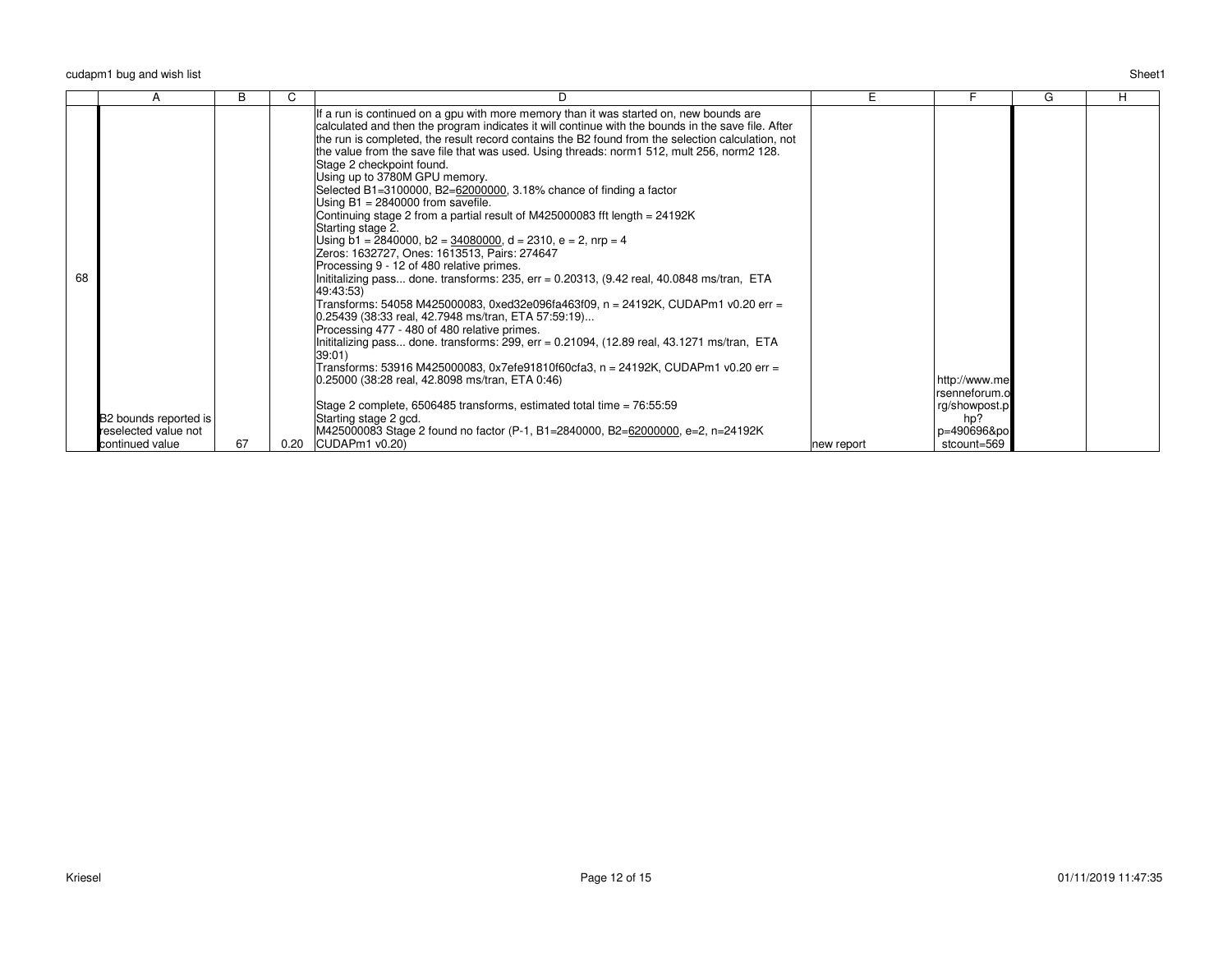| Sheet1 |
|--------|
|        |

|    | A                                    | $\overline{B}$ | C    | D                                                                                                                                                                                                                                                                                                                                                                                                                                                                                                                                                                                                                                                                                                                                                                                                                                                                                                                                                                                                                                                                                                                                                                                                                                                                                                                                                                                                                                                                                                                                                                                                                                                                                                                                                                         | Ε          | $\overline{F}$ | $\overline{G}$ | H |
|----|--------------------------------------|----------------|------|---------------------------------------------------------------------------------------------------------------------------------------------------------------------------------------------------------------------------------------------------------------------------------------------------------------------------------------------------------------------------------------------------------------------------------------------------------------------------------------------------------------------------------------------------------------------------------------------------------------------------------------------------------------------------------------------------------------------------------------------------------------------------------------------------------------------------------------------------------------------------------------------------------------------------------------------------------------------------------------------------------------------------------------------------------------------------------------------------------------------------------------------------------------------------------------------------------------------------------------------------------------------------------------------------------------------------------------------------------------------------------------------------------------------------------------------------------------------------------------------------------------------------------------------------------------------------------------------------------------------------------------------------------------------------------------------------------------------------------------------------------------------------|------------|----------------|----------------|---|
| 69 |                                      |                |      | M300000991 Stage 1 found no factor (P-1, B1=2295000, B2=58555000, e=2, n=16800K<br>CUDAPm1 v0.20)<br>Starting stage 2.<br>Using $\bar{b}$ 1 = 2295000, b2 = 58555000, d = 4620, e = 2, nrp = 28<br>cudaPm1 win64 20130923 CUDA 55.exe exited, attempting disable/enable cycle on gpu<br>device at Sun 07/08/2018 5:46:53.30<br>PCI\VEN_10DE&DEV_06C0&SUBSYS_14803842&REV_A3\4&1EF39D8B&0&0018: Disabled<br>1 device(s) disabled.<br>PCI\VEN_10DE&DEV_06C0&SUBSYS_14803842&REV_A3\4&1EF39D8B&0&0018: Enabled<br>1 device(s) are enabled.<br>batch wrapper reports (re)launch of cudaPm1_win64_20130923_CUDA_55.exe on Quadro 5000<br>$\vert$ at Sun 07/08/2018 5:46:56.17 reset count 1 of max 32<br>CUDAPm1 v0.20<br>------- DEVICE 1 -------<br>Quadro 5000<br>name<br>Compatibility<br>2.0<br>clockRate (MHz) 1026<br>memClockRate (MHz) 1500<br>totalGlobalMem zu<br>totalConstMem<br>zu<br>I2CacheSize<br>655360<br>sharedMemPerBlock zu<br>regsPerBlock<br>32768<br>32<br>warpSize<br>memPitch<br>zu<br>maxThreadsPerBlock 1024<br>maxThreadsPerMP 1536<br>multiProcessorCount 11<br>maxThreadsDim[3] 1024,1024,64<br> maxGridSize[3] 65535,65535,65535<br>textureAlignment zu<br>deviceOverlap<br>$\overline{1}$<br>CUDA reports 2471M of 2560M GPU memory free.<br>Using threads: norm1 256, mult 128, norm2 64.<br>No stage 2 checkpoint.<br>Using up to 2362M GPU memory.<br>Selected B1=2295000, B2=43031250, 3.31% chance of finding a factor<br>Using $B1 = 2295000$ from savefile.<br>Continuing stage 2 from a partial result of M300000991 fft length = 16800K<br>Starting stage 2.<br>Using $b1 = 2295000$ , $b2 = 43031250$ , $d = 2310$ , $e = 2$ , nrp = 8<br>Zeros: 2053713, Ones: 2073807, Pairs: 363550<br>Processing 1 - 8 of 480 relative primes. |            |                |                |   |
|    | NRP value excessive                  |                |      | Inititalizing pass)<br>Quitting, estimated time spent = 0:04                                                                                                                                                                                                                                                                                                                                                                                                                                                                                                                                                                                                                                                                                                                                                                                                                                                                                                                                                                                                                                                                                                                                                                                                                                                                                                                                                                                                                                                                                                                                                                                                                                                                                                              |            |                |                |   |
|    | on first try                         | 68             | 0.20 |                                                                                                                                                                                                                                                                                                                                                                                                                                                                                                                                                                                                                                                                                                                                                                                                                                                                                                                                                                                                                                                                                                                                                                                                                                                                                                                                                                                                                                                                                                                                                                                                                                                                                                                                                                           | new report | na             |                |   |
| 70 | silent fail very early in<br>stage 1 | 69             | 0.20 | Some exponents will halt very early in stage 1 with no error message, just a notification quitting.<br>These can be resolved by doubling the norm1 value in the threads file for the fft length being<br>used. See also http://www.mersenneforum.org/showpost.php?p=491191&postcount=570                                                                                                                                                                                                                                                                                                                                                                                                                                                                                                                                                                                                                                                                                                                                                                                                                                                                                                                                                                                                                                                                                                                                                                                                                                                                                                                                                                                                                                                                                  | new report | 63             |                |   |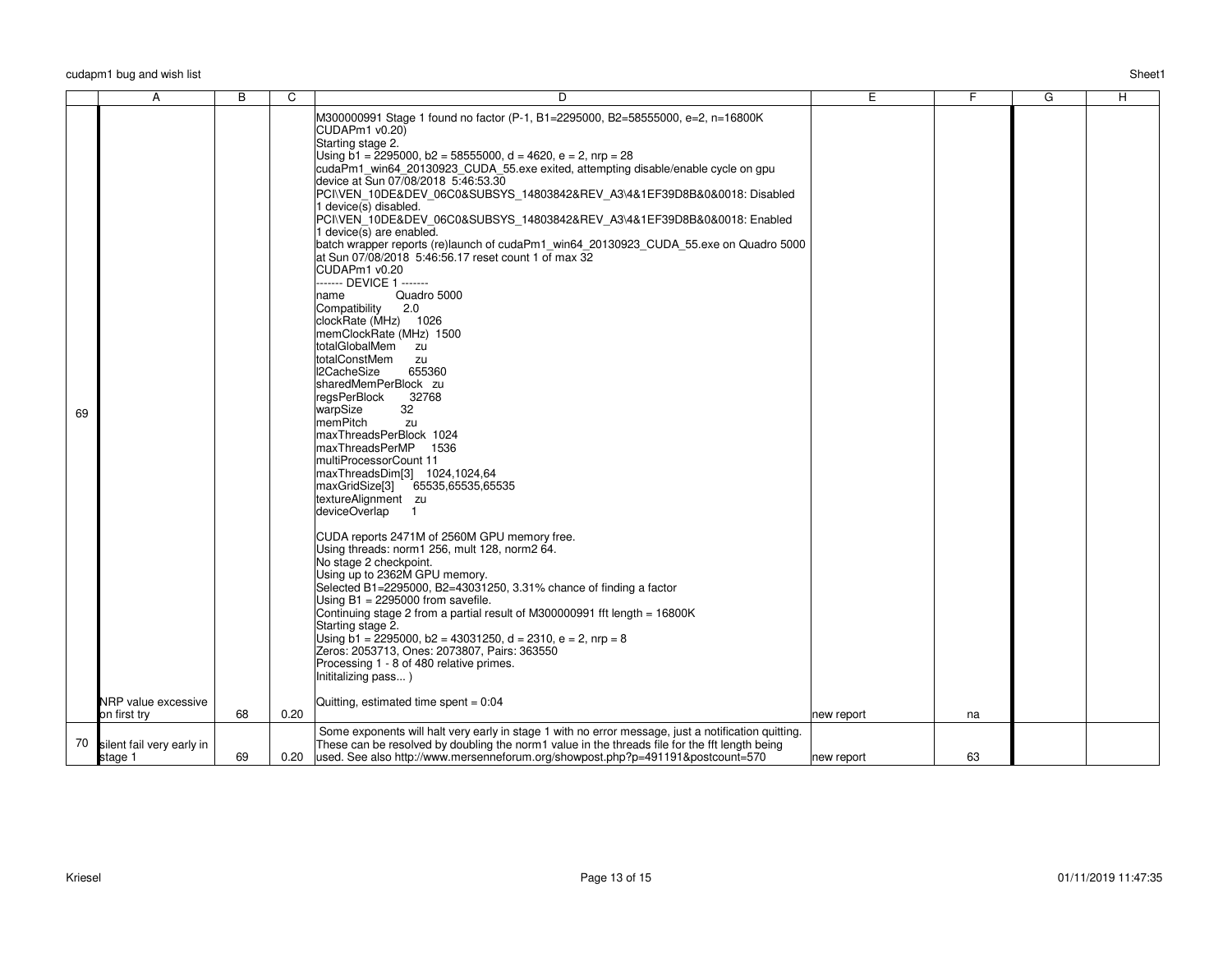|                 | А                                                                                                            | $\overline{B}$ | C             | $\overline{D}$                                                                                                                                                                                                                                                                                                                                                                                                                              | E                                | F.     | $\overline{\mathsf{G}}$ | H |
|-----------------|--------------------------------------------------------------------------------------------------------------|----------------|---------------|---------------------------------------------------------------------------------------------------------------------------------------------------------------------------------------------------------------------------------------------------------------------------------------------------------------------------------------------------------------------------------------------------------------------------------------------|----------------------------------|--------|-------------------------|---|
|                 |                                                                                                              |                |               | On a Quadro 5000, of the 120 stage 2 residues produced, all except perhaps the first were one of<br>the following 16 values, which repeated consecutively or cycled. These should probably be added<br>to the bad residues list and screened for. $\begin{array}{cccc} 8 & 4 & 2 & 1 \end{array}$ difference appearing in the<br>respective bit positions<br>Oxfff7fffbfffdfffe<br>Oxfff7fffbfffdffff                                       |                                  |        |                         |   |
|                 |                                                                                                              |                |               | Oxfff7fffbfffffffe<br>Oxfff7fffbffffffff<br>Oxfff7fffffffdfffe<br>Oxfff7fffffffdffff                                                                                                                                                                                                                                                                                                                                                        |                                  |        |                         |   |
| 71              |                                                                                                              |                |               | Oxfff7ffffffffffffe<br>Oxfff7fffffffffffff                                                                                                                                                                                                                                                                                                                                                                                                  |                                  |        |                         |   |
|                 |                                                                                                              |                |               | Oxfffffffbfffdfffe<br>Oxfffffffbfffdffff                                                                                                                                                                                                                                                                                                                                                                                                    |                                  |        |                         |   |
|                 |                                                                                                              |                |               | Oxfffffffbfffffffe<br><b>Oxfffffffbffffffff</b><br> Oxfffffffffffdfffe                                                                                                                                                                                                                                                                                                                                                                      |                                  |        |                         |   |
|                 |                                                                                                              |                |               | Oxfffffffffffdffff                                                                                                                                                                                                                                                                                                                                                                                                                          |                                  |        |                         |   |
|                 | alternating or<br>repeating stage 2                                                                          |                |               | Oxfffffffffffffffffe                                                                                                                                                                                                                                                                                                                                                                                                                        | bad residues check               |        |                         |   |
|                 | residues with mostly f<br>hex value                                                                          | 70             | 0.20          | 0xfffffffffffffffffff See also http://www.mersenneforum.org/showpost.php?p=492089&postcount=571<br>and http://www.mersenneforum.org/showpost.php?p=492140&postcount=573                                                                                                                                                                                                                                                                     | implemented in v0.22;<br>test it | 15;18  |                         |   |
| 72              | Large gpu ram<br>allocation causes<br>run to terminate                                                       |                |               | Allocation of gpu ram to over 4GB results in silent termination of ~90m exponent run.<br>Reproducibility mixed. Workaround is to increase unusedmem ini file setting                                                                                                                                                                                                                                                                        |                                  |        |                         |   |
|                 | quietly                                                                                                      | 71             | 0.22          | considerably. https://www.mersenneforum.org/showpost.php?p=500522&postcount=650                                                                                                                                                                                                                                                                                                                                                             | new report                       | na     |                         |   |
| 73              | Setting B1 and B2<br><b>values in worktodo</b><br>entries                                                    | 72             | 0.20.<br>0.22 | Add ability to explicitly set B1 and B2 bounds in worktodo entries, perhaps by supporting<br>the alternate Pminus1 worktodo form.<br>https://www.mersenneforum.org/showpost.php?p=502626&postcount=672                                                                                                                                                                                                                                      | new wish list item               | na     |                         |   |
| 74              | <b>Threads</b><br>benchmarking<br>enters in threads<br>file, threads<br>combinations it did<br>not benchmark | 73             | 0.22          | Observed on a Quadro 2000: At 8192K and above, threads file entries are typically 256 32<br>32 and timings are much faster than the fft timings, including for fft lengths that were not<br>threads benchmarked at all or were not benchmarked for mult threads 32. In one case,<br>running a 157m exponent, this resulted in an over specifications grid fatal error.<br>https://www.mersenneforum.org/showpost.php?p=505609&postcount=677 | new report                       | 65     |                         |   |
| 75              | Date/time record<br>preceding result line                                                                    | 74             | 0.20:<br>0.22 | Like for mfaktx, optionally include a date/time record in result output                                                                                                                                                                                                                                                                                                                                                                     | new wish list item               | 13, 21 |                         |   |
| 76              | Discontinuities in<br>threadbench timings<br>at 65536                                                        | 75             | 0.22          | Anomalously low threadbench timings spread to all feasible threads combinations at<br>65536K and above. Seen on GTX1050Ti GTX1060, GTX1070, GTX1080, GTX1080Ti (every<br>test gpu available with sufficient memory to go there). For detail, see<br>https://www.mersenneforum.org/showpost.php?p=505616&postcount=678                                                                                                                       | new report                       | 65     |                         |   |
| 77<br>78        |                                                                                                              |                |               | Above here have been screened for applicability to CUDALucas and mfaktc also                                                                                                                                                                                                                                                                                                                                                                |                                  |        |                         |   |
| 79              |                                                                                                              |                |               |                                                                                                                                                                                                                                                                                                                                                                                                                                             |                                  |        |                         |   |
| $\overline{80}$ |                                                                                                              |                |               |                                                                                                                                                                                                                                                                                                                                                                                                                                             |                                  |        |                         |   |
| 81              |                                                                                                              |                |               |                                                                                                                                                                                                                                                                                                                                                                                                                                             |                                  |        |                         |   |
| $\overline{82}$ |                                                                                                              |                |               |                                                                                                                                                                                                                                                                                                                                                                                                                                             |                                  |        |                         |   |